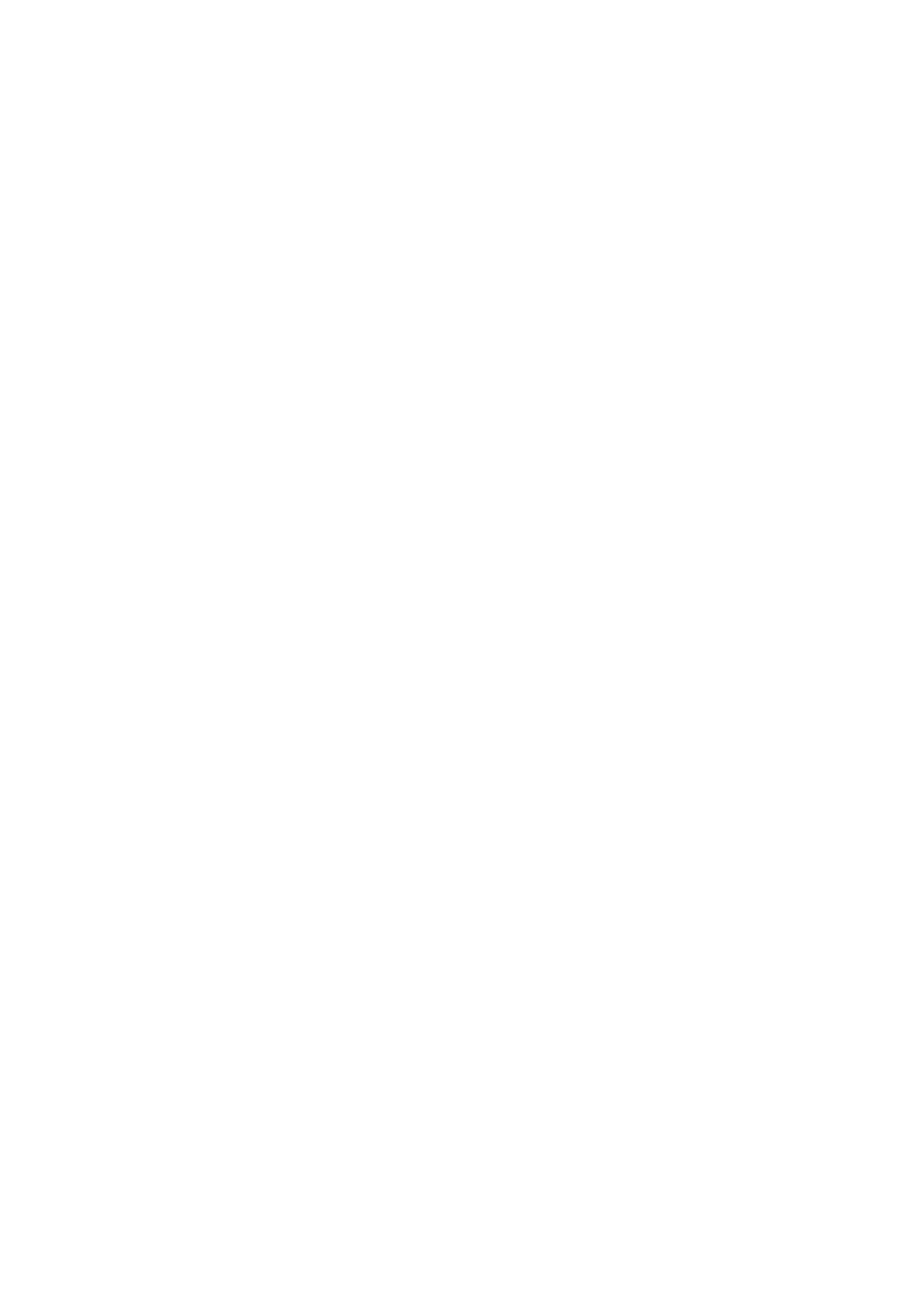# Disclosure Report of the Helaba Group in Accordance with the CRR

31 March 2020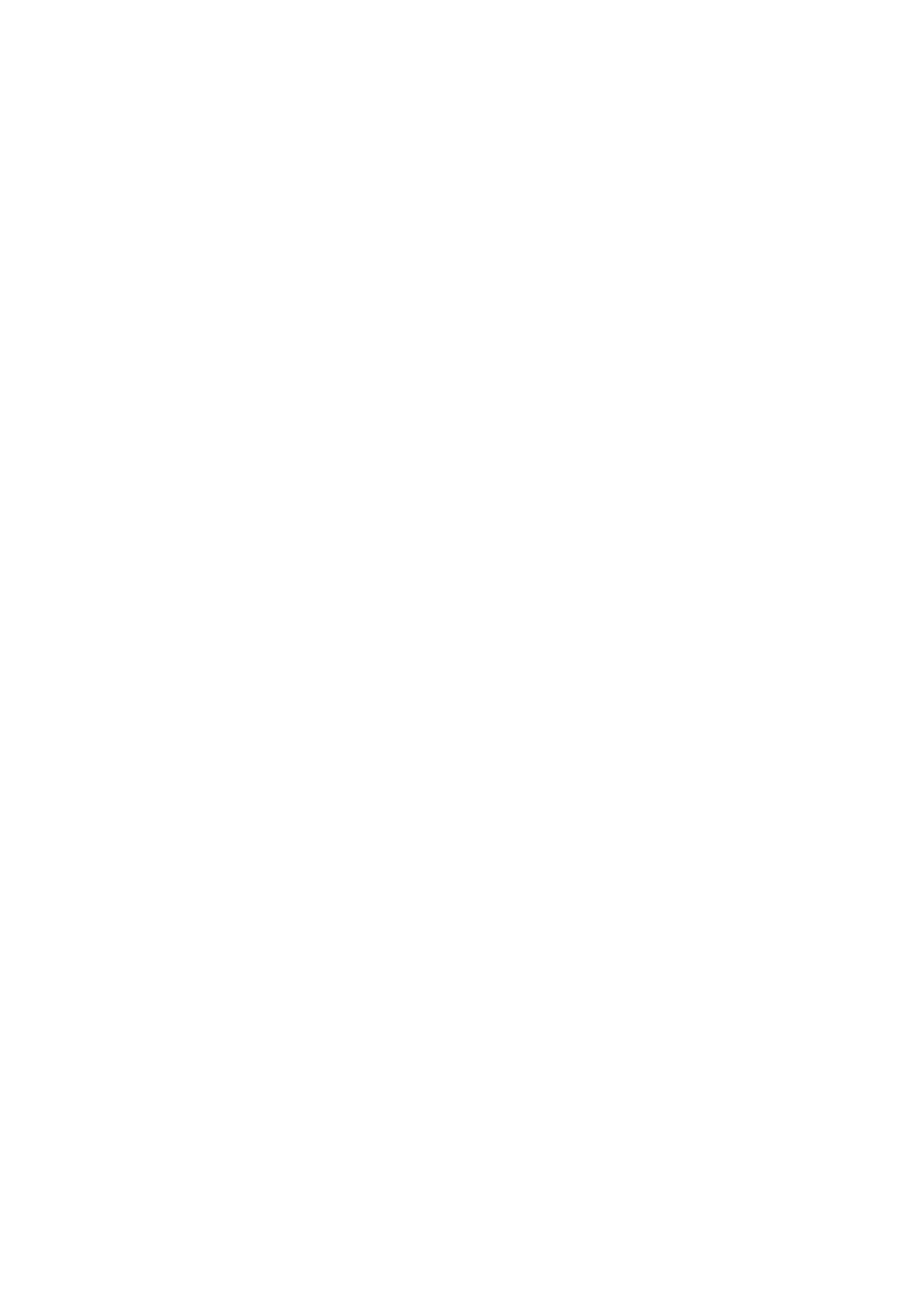## **Contents**

- **[Preamble](#page-5-0)**
- **[Scope of Application](#page-21-0)**
- **[Own Funds and Own Funds Structure](#page-22-0)**
- [Capital adequacy](#page-24-0)
- **[Liquidity Coverage Ratio \(LCR\)](#page-28-0)**
- **[Credit Risk](#page-29-0)**
- [Credit risk and credit risk mitigation in the IRB Approach](#page-29-0)
- **[Market Risk](#page-30-0)**
- [Internal model](#page-30-0)

### **Annex**

[List of Abbreviations](#page-31-0)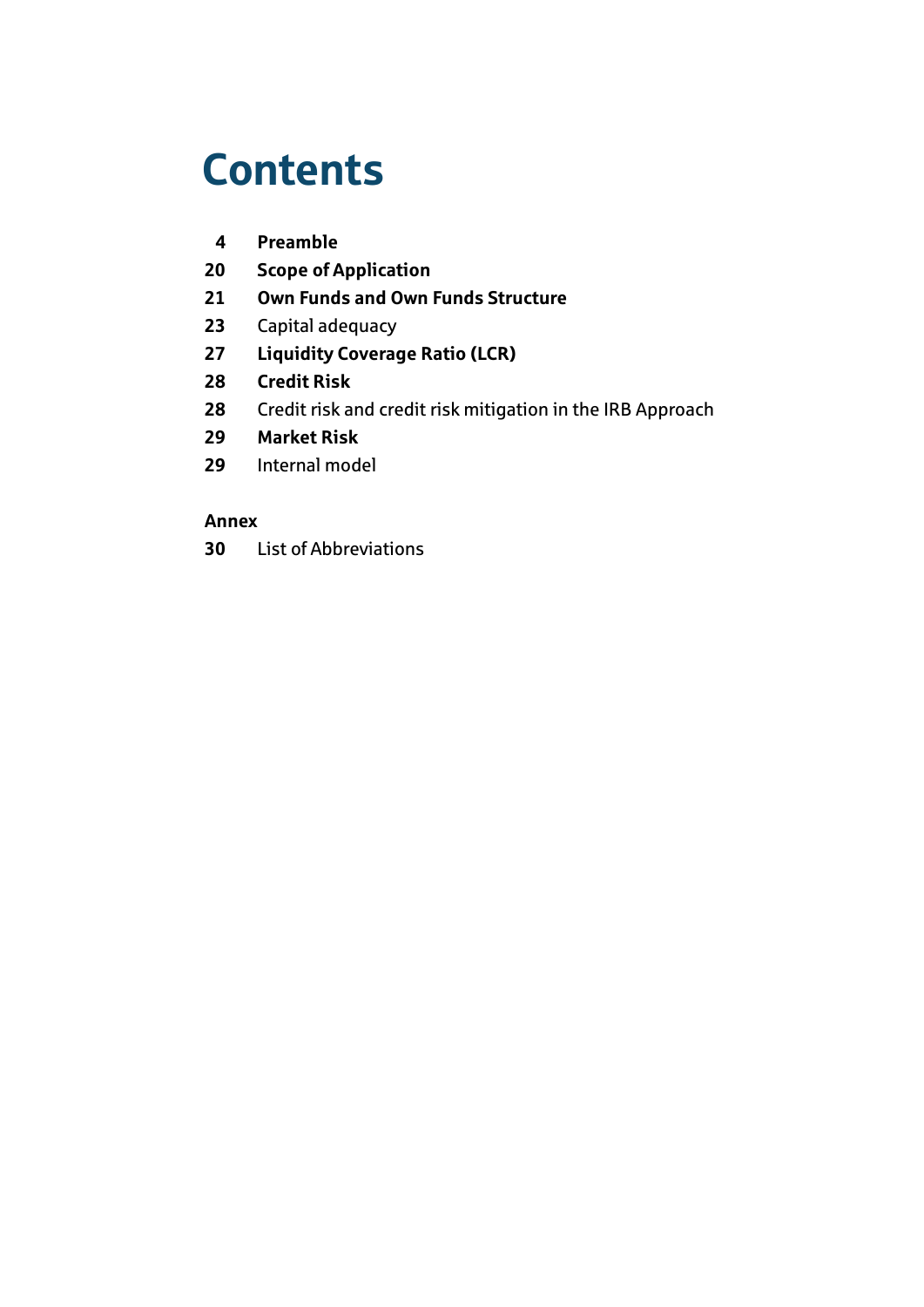## <span id="page-5-0"></span>Preamble

## The Helaba Group

Landesbank Hessen-Thüringen (Helaba) is a credit institution organised under public law; its long-term strategic business model is that of a full-service bank with a regional focus, a presence in carefully selected international markets and a very close relationship with the Sparkassen-Finanzgruppe.

Helaba serves its clients in three functions: as a commercial bank, as a Sparkasse central bank and as a development bank.

As a commercial bank, Helaba operates in Germany and abroad. The Bank's hallmarks include stable, long-term customer relationships. It works with companies, institutional clients, the public sector and municipal corporations.

Helaba is a Sparkasse central bank and S-Group bank for the Sparkassen in Hesse, Thuringia, North Rhine-Westphalia and Brandenburg and, therefore, for around 40% of all Sparkassen in Germany. It operates as a partner to the Sparkassen rather than as a competitor.

In its capacity as the central development institution for Hesse, Helaba administers public-sector development programmes through Wirtschafts- und Infrastrukturbank Hessen (WIBank).

Frankfurter Sparkasse (FSP), the regional market leader in retail banking, is a wholly owned subsidiary of Helaba. In addition to FSP and WIBank, other entities that form part of the Helaba Group include 1822direkt online bank and Landesbausparkasse Hessen-Thüringen (LBS). The Bank's registered offices are situated in Frankfurt am Main and Erfurt, and it also has branches in Düsseldorf, Kassel, Paris, London, New York and Stockholm. The branches allow Helaba to strengthen its local presence close to customers and Sparkassen. The foreign branches provide Helaba with access to the funding markets, particularly those markets based on the US dollar and pound sterling. The organisation also includes representative and sales offices, subsidiaries and affiliates.

Helaba's business model

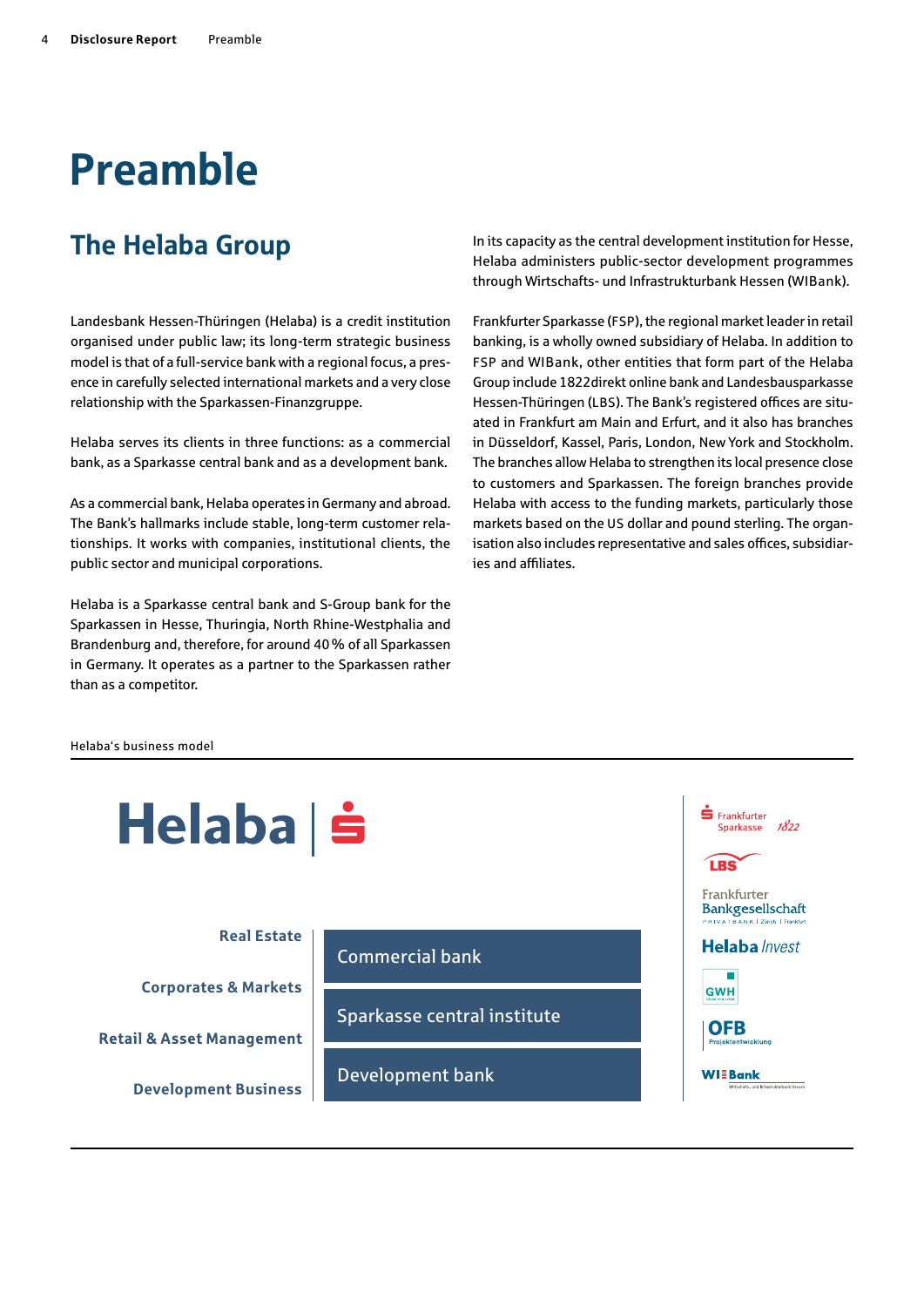### Disclosure Report

Helaba is the superordinated institution in the Group and, as such, is responsible for meeting the disclosure requirements at Group level in accordance with Part 8 of Regulation (EU) No 575/2013 (Capital Requirements Regulation, CRR) in conjunction with European Banking Authority (EBA) guidelines EBA/GL/2016/11. This Disclosure Report satisfies these requirements for the reporting date of 31 March 2020. The supplementary provisions set out in Sections 10 and 10a of the German Banking Act (Kreditwesengesetz – KWG), the transitional provisions set out in Part 10 CRR and the regulatory and implementing standards, EBA guidelines and EBA Q&As of relevance to disclosure are also taken into account.

Regulation (EU) 2019/876 (CRR II) introduces a large number of amendments, including various changes to the RWA framework for credit risk and to disclosure requirements. Most of these changes will come into force in June 2021. The regulation provides for transitional arrangements to be applied prior to June 2021 for some disclosure requirements. All references in the disclosure report to articles that already relate to CRR II are identified accordingly.

The frequency and scope of the Disclosure Report are based on the requirements specified in the EBA guidelines EBA/GL/2016/11 and EBA/GL/2014/14. The information to be disclosed in this report is subject to the materiality principle as specified in Article 432 CRR in conjunction with the EBA guidelines EBA/GL/2014/14. The use of the materiality principle at Helaba is described in the table below and in the sections referenced in the table.

Helaba's approach to disclosures is regularly reviewed on the basis of a framework of requirements established by the Group to ensure that the approach is appropriate and fit for purpose; operational responsibilities are set out in detailed operating procedures.

On the basis of the EBA/GL/2016/11 guidelines, which have had to be applied at Helaba since 31 December 2017, reports have been issued quarterly since 2018. The report content required in accordance with the CRR has been expanded and made more specific by the EBA guidelines.

The following table sets out an overview of the quantitative requirements, the relevance for Helaba and the use of the materiality principle, together with cross-references to the relevant section or external documents. The table also lists qualitative requirements that are not included in the disclosure report but are covered in other Helaba publications.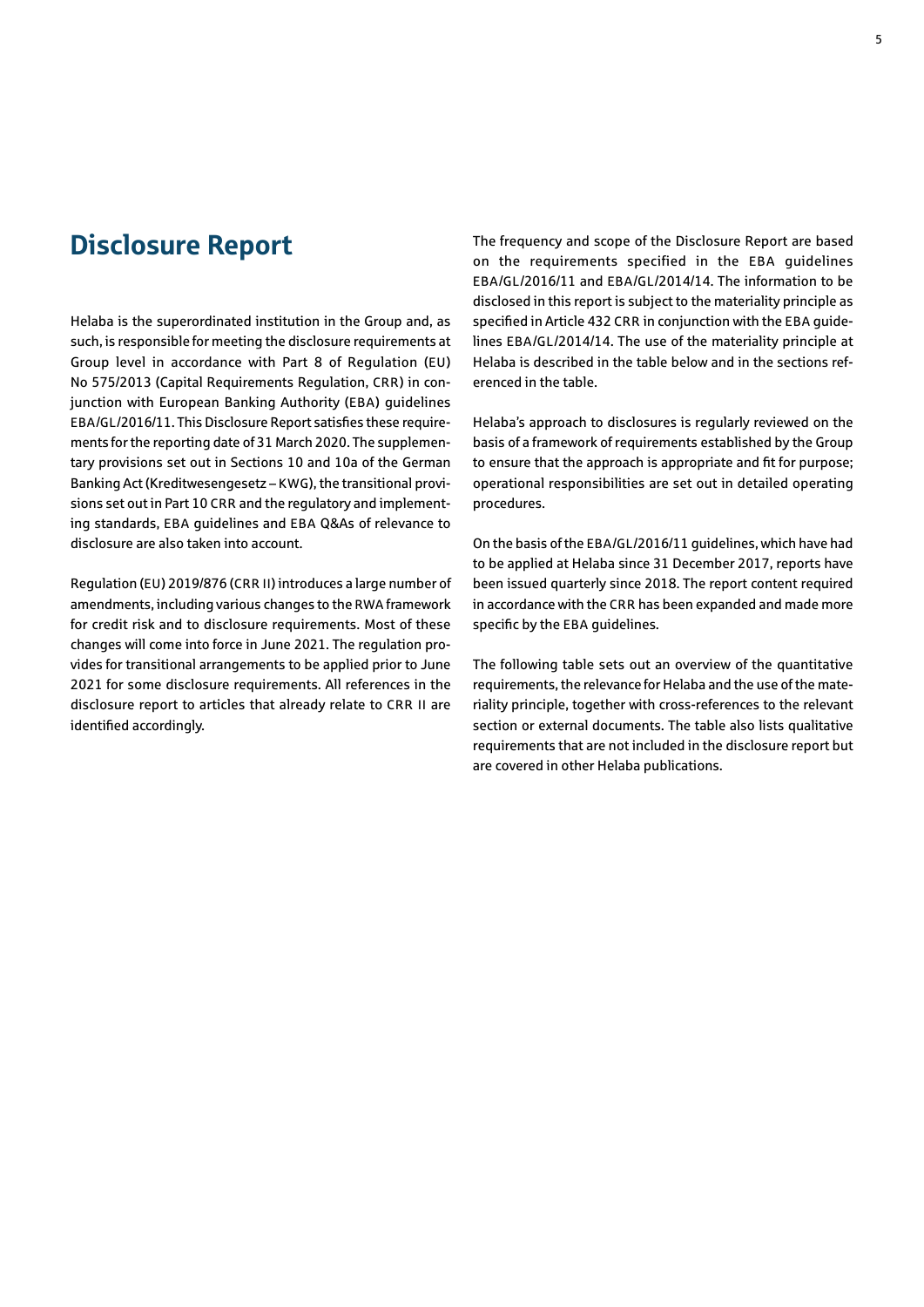|                                                                                                                                                                            |                          | Disclosure interval      |                           |  |
|----------------------------------------------------------------------------------------------------------------------------------------------------------------------------|--------------------------|--------------------------|---------------------------|--|
|                                                                                                                                                                            | Quarterly                | Half-yearly              | Annually                  |  |
| Preamble                                                                                                                                                                   |                          |                          |                           |  |
| Overview of quantitative and qualitative requirements                                                                                                                      | $\times$                 | $\overline{\phantom{m}}$ | $\equiv$                  |  |
| <b>Risk Strategy and Risk Management</b>                                                                                                                                   |                          |                          |                           |  |
| Article 435 section 1f CRR - Excerpt from Helaba's RAS                                                                                                                     |                          |                          | $\boldsymbol{\mathsf{x}}$ |  |
| Article 435 CRR - Mandates held by the members of the Board of Managing Directors<br>(in accordance with Section 24 KWG)                                                   |                          |                          | $\times$                  |  |
| Article 435 CRR - Mandates held by the members of the Supervisory Board                                                                                                    | $\overline{\phantom{0}}$ | $\overline{\phantom{0}}$ | $\times$                  |  |
| <b>Scope of Application</b>                                                                                                                                                |                          |                          |                           |  |
| Group of consolidated companies for regulatory purposes (overview)                                                                                                         | $\times$                 |                          |                           |  |
| EU LI3 - Outline of the differences in the scopes of consolidation                                                                                                         | $\overline{\phantom{a}}$ | $\overline{\phantom{0}}$ | $\mathsf{X}$              |  |
| EU LI1 - Differences between accounting and regulatory scopes of consolidation and the<br>mapping of financial statement categories with regulatory risk categories        |                          |                          | $\times$                  |  |
| EU LI2 - Main sources of differences between regulatory exposure amounts and carrying<br>amounts in financial statements                                                   | $\overline{\phantom{0}}$ |                          | $\times$                  |  |
| Own Funds and Own Funds Structure                                                                                                                                          |                          |                          |                           |  |
| KM1 - The Helaba Group in figures                                                                                                                                          | $\times$                 | $\overline{\phantom{0}}$ |                           |  |
| Article 437 CRR - Key Features of the Capital Instruments                                                                                                                  | $-$                      | $\times$                 | $\overline{\phantom{a}}$  |  |
| Article 437 CRR - Disclosure of Own Funds                                                                                                                                  |                          | $\mathsf{x}$             |                           |  |
| Article 437 CRR - Reconciliation from the IFRS Consolidated Statement of Financial Position<br>to the Consolidated Statement of Financial Position for Regulatory Purposes | $\overline{\phantom{0}}$ | $\mathsf{x}$             |                           |  |
| EU OV1 - Overview of RWAs                                                                                                                                                  | $\times$                 |                          |                           |  |
| Article 438 CRR - Overview of RWAs by exposure class                                                                                                                       | $\mathsf{x}$             |                          |                           |  |
| EU INS1 - Equity investments in insurance companies that are not deducted from own funds                                                                                   | $\overline{\phantom{0}}$ | $\times$                 |                           |  |
| EU CR10 - IRB: Equity exposures (simple risk-weight approach)                                                                                                              |                          | $\times$                 |                           |  |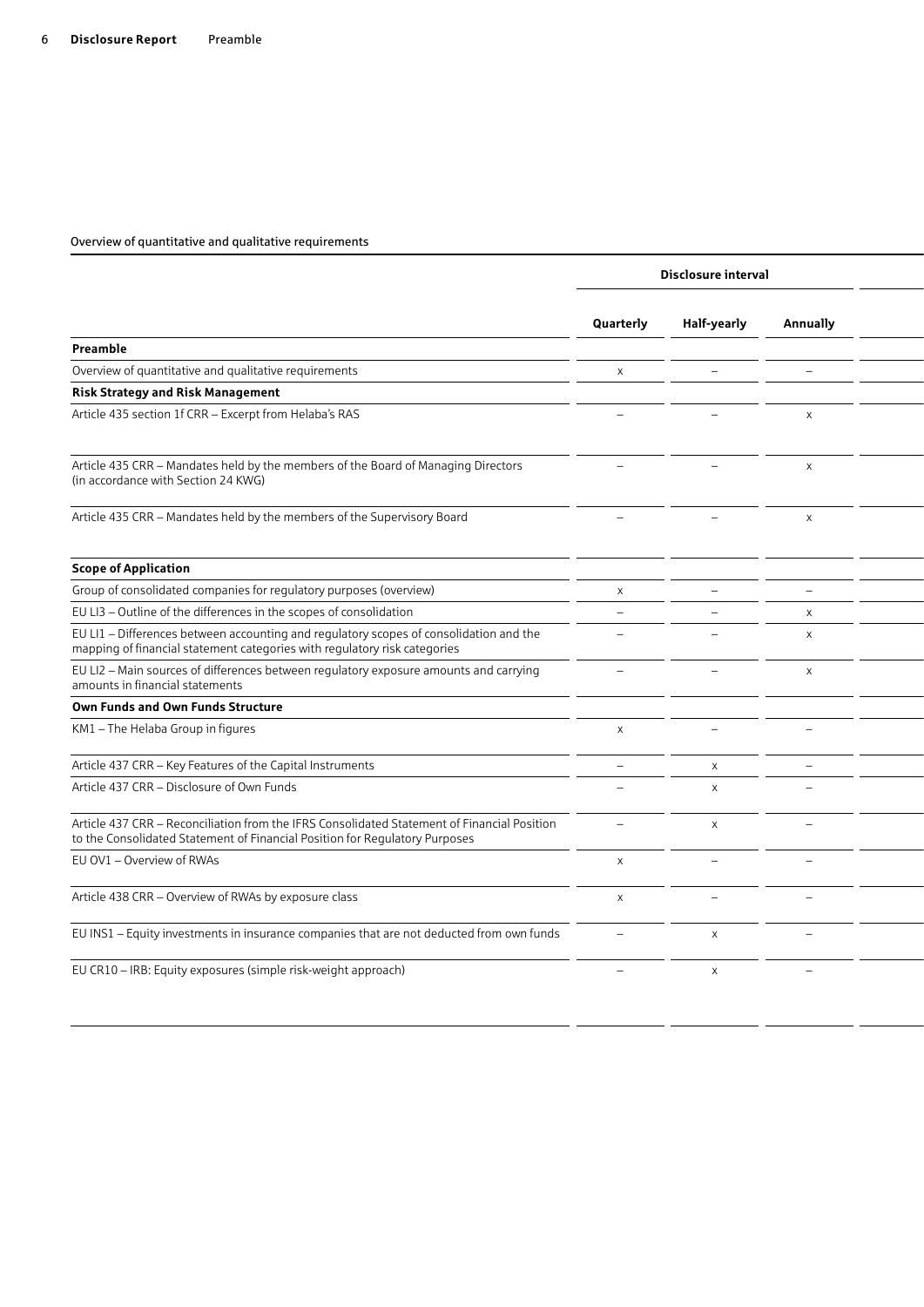|                                                                                                                                                      | Depending on the disclosure interval                                                          |                                                                                                                         |
|------------------------------------------------------------------------------------------------------------------------------------------------------|-----------------------------------------------------------------------------------------------|-------------------------------------------------------------------------------------------------------------------------|
| Helaba<br>relevance                                                                                                                                  | Use of materiality<br>principle                                                               | Reference                                                                                                               |
|                                                                                                                                                      |                                                                                               |                                                                                                                         |
| $\times$                                                                                                                                             |                                                                                               | Preamble section, Disclosure Report subsection                                                                          |
|                                                                                                                                                      |                                                                                               |                                                                                                                         |
| $\times$                                                                                                                                             |                                                                                               | Risk Strategy and Risk Management section,<br>Adequacy of Risk Management Arrangements<br>and Risk Statement subsection |
| $\mathsf{X}$                                                                                                                                         |                                                                                               | Risk Strategy and Risk Management section,<br>Risk Management Structure/Members of the<br>management bodies subsections |
| $\times$                                                                                                                                             | $\overline{\phantom{a}}$                                                                      | Risk Strategy and Risk Management section,<br>Risk Management Structure/Members of the<br>management bodies subsections |
|                                                                                                                                                      |                                                                                               |                                                                                                                         |
| $\mathsf{X}$                                                                                                                                         |                                                                                               | Scope of Application section                                                                                            |
| $\mathsf{X}$<br>$\times$                                                                                                                             |                                                                                               | Scope of Application section<br>Scope of Application section                                                            |
|                                                                                                                                                      |                                                                                               |                                                                                                                         |
| $\times$                                                                                                                                             | $\overline{\phantom{0}}$                                                                      | Scope of Application section                                                                                            |
|                                                                                                                                                      |                                                                                               |                                                                                                                         |
| $\times$                                                                                                                                             |                                                                                               | Own Funds and Own Funds Structure section,<br>Own funds structure subsection                                            |
| $\mathsf{X}$                                                                                                                                         | $\overline{\phantom{0}}$                                                                      | Annex section                                                                                                           |
| $\times$                                                                                                                                             |                                                                                               | Own Funds and Own Funds Structure section,<br>Own funds structure subsection                                            |
| $\times$                                                                                                                                             |                                                                                               | Own Funds and Own Funds Structure section,<br>Own funds structure subsection                                            |
| $\times$                                                                                                                                             | $\overline{\phantom{0}}$                                                                      | Own Funds and Own Funds Structure section,<br>Capital adequacy subsection                                               |
| $\times$                                                                                                                                             | $\overline{\phantom{0}}$                                                                      | Own Funds and Own Funds Structure section,<br>Capital adequacy subsection                                               |
| Generally relevant, no qualifying items as at<br>31.12.2019                                                                                          | $\overline{\phantom{0}}$                                                                      | Own Funds and Own Funds Structure section,<br>Capital adequacy subsection                                               |
| Generally relevant; no such specialised lend-<br>ing exposures as at 31.12.2019, only equity<br>investments under the simple risk weight<br>approach | Table presentation limited to equities provided<br>no such specialised lending exposures held | Own Funds and Own Funds Structure section,<br>Capital adequacy subsection                                               |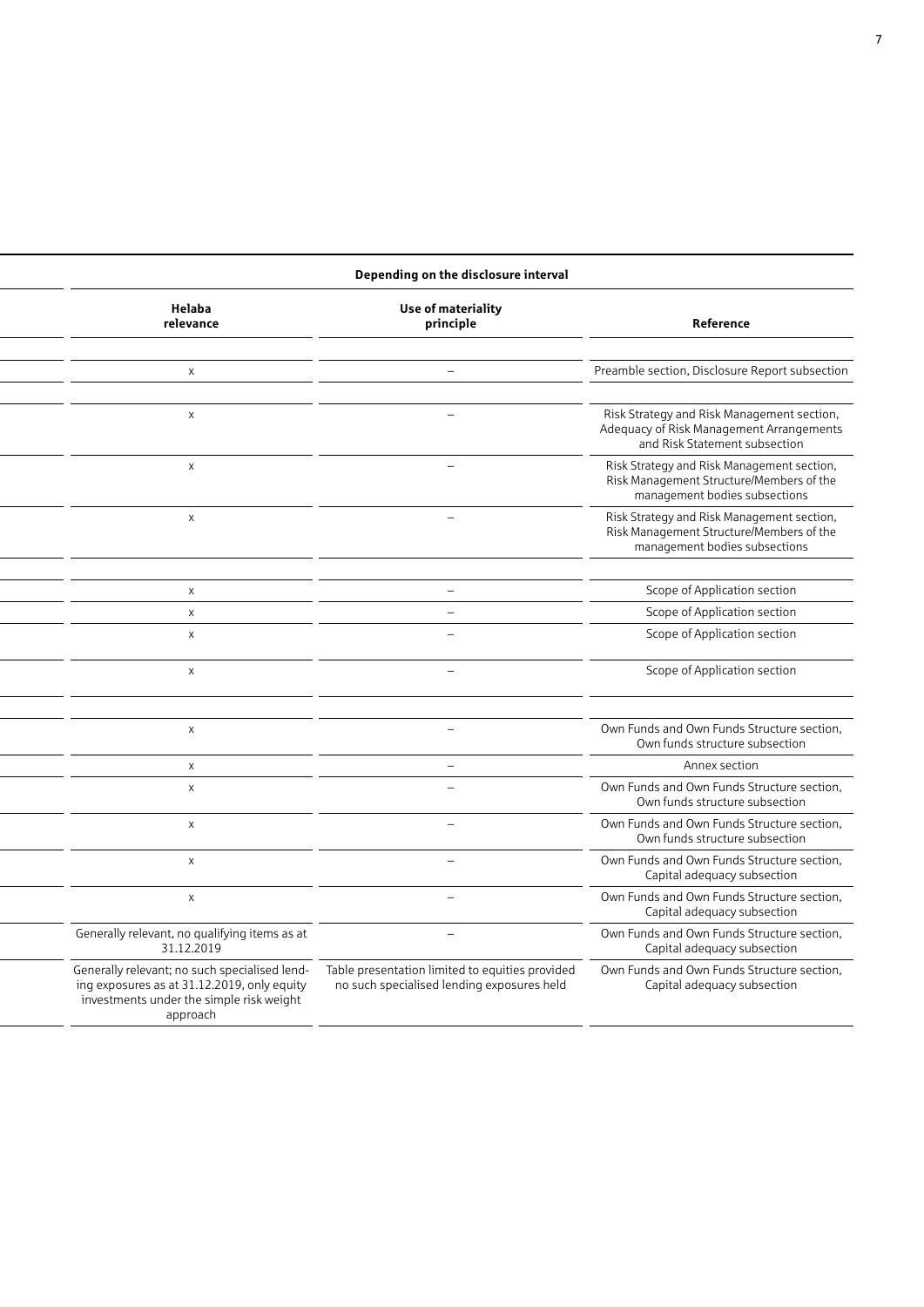|                                                                                                                                           |                                 | Disclosure interval      |                                 |  |
|-------------------------------------------------------------------------------------------------------------------------------------------|---------------------------------|--------------------------|---------------------------------|--|
|                                                                                                                                           | Quarterly                       | Half-yearly              | Annually                        |  |
|                                                                                                                                           |                                 |                          |                                 |  |
| <b>Countercyclical Capital Buffer</b>                                                                                                     |                                 |                          |                                 |  |
| Article 440 CRR - Geographical distribution of credit risk exposures relevant to the<br>calculation of the countercyclical capital buffer |                                 |                          | $\times$                        |  |
| Article 440 CRR - Amount of the institution-specific countercyclical capital buffer                                                       | $\qquad \qquad -$               | $\overline{\phantom{0}}$ | $\times$                        |  |
| <b>Leverage Ratio</b>                                                                                                                     |                                 |                          |                                 |  |
| Article 451 CRR - LRSum: Summary reconciliation of accounting assets<br>and leverage ratio exposures                                      |                                 | $\times$                 |                                 |  |
| Article 451 CRR - LRCom: Leverage ratio common disclosure                                                                                 | $\overline{\phantom{a}}$        | $\times$                 |                                 |  |
| Article 451 CRR - LRSpl: Split-up of on-balance sheet exposures (excluding derivatives,<br>SFTs and exempted exposures)                   |                                 | $\mathsf{x}$             |                                 |  |
| Article 451 CRR - LRQua: Qualitative disclosures                                                                                          | $\overline{\phantom{0}}$        | $\times$                 |                                 |  |
| <b>Liquidity Coverage Ratio (LCR)</b>                                                                                                     |                                 |                          |                                 |  |
| EU LIQ1 - LCR                                                                                                                             | (x)                             |                          | $\times$                        |  |
| Credit Risk - General disclosures                                                                                                         |                                 |                          |                                 |  |
| EU CRB-B - Types of credit exposure with average values<br>based on the quarterly reporting dates                                         |                                 |                          | $\mathsf{X}$                    |  |
| EU CRB-C - Geographical breakdown of exposures                                                                                            |                                 |                          | $\times$                        |  |
|                                                                                                                                           |                                 |                          |                                 |  |
| EU CRB-D - Concentration of exposures by industry                                                                                         |                                 |                          | $\times$                        |  |
| EU CRB-E - Maturity of exposures (on-balance sheet exposures)                                                                             |                                 |                          | $\times$                        |  |
| Article 442 CRR - Maturity of exposures (off-balance sheet exposures)                                                                     |                                 |                          | $\times$                        |  |
| EU CR1-A - Credit quality of exposures by exposure class                                                                                  | $\hspace{0.1mm}-\hspace{0.1mm}$ | $\times$                 | $\hspace{0.1mm}-\hspace{0.1mm}$ |  |
| EU CR1-B - Credit quality of exposures by industry                                                                                        |                                 | $\times$                 |                                 |  |
| EU CR1-C - Credit quality of exposures by geography                                                                                       |                                 | $\times$                 |                                 |  |
|                                                                                                                                           |                                 |                          |                                 |  |
| EU CR2-A - Changes in the stock of general and specific credit risk adjustments<br>(on-balance sheet risk exposures)                      |                                 | $\times$                 | $\overline{\phantom{0}}$        |  |
| Article 442 CRR - Changes in the stock of general and specific credit risk adjustments<br>(off-balance sheet risk exposures)              |                                 |                          | $\times$                        |  |
| EU CR2-B - Changes in the stock of defaulted and impaired loans and debt securities                                                       | $\qquad \qquad -$               | $\times$                 | $\overline{\phantom{m}}$        |  |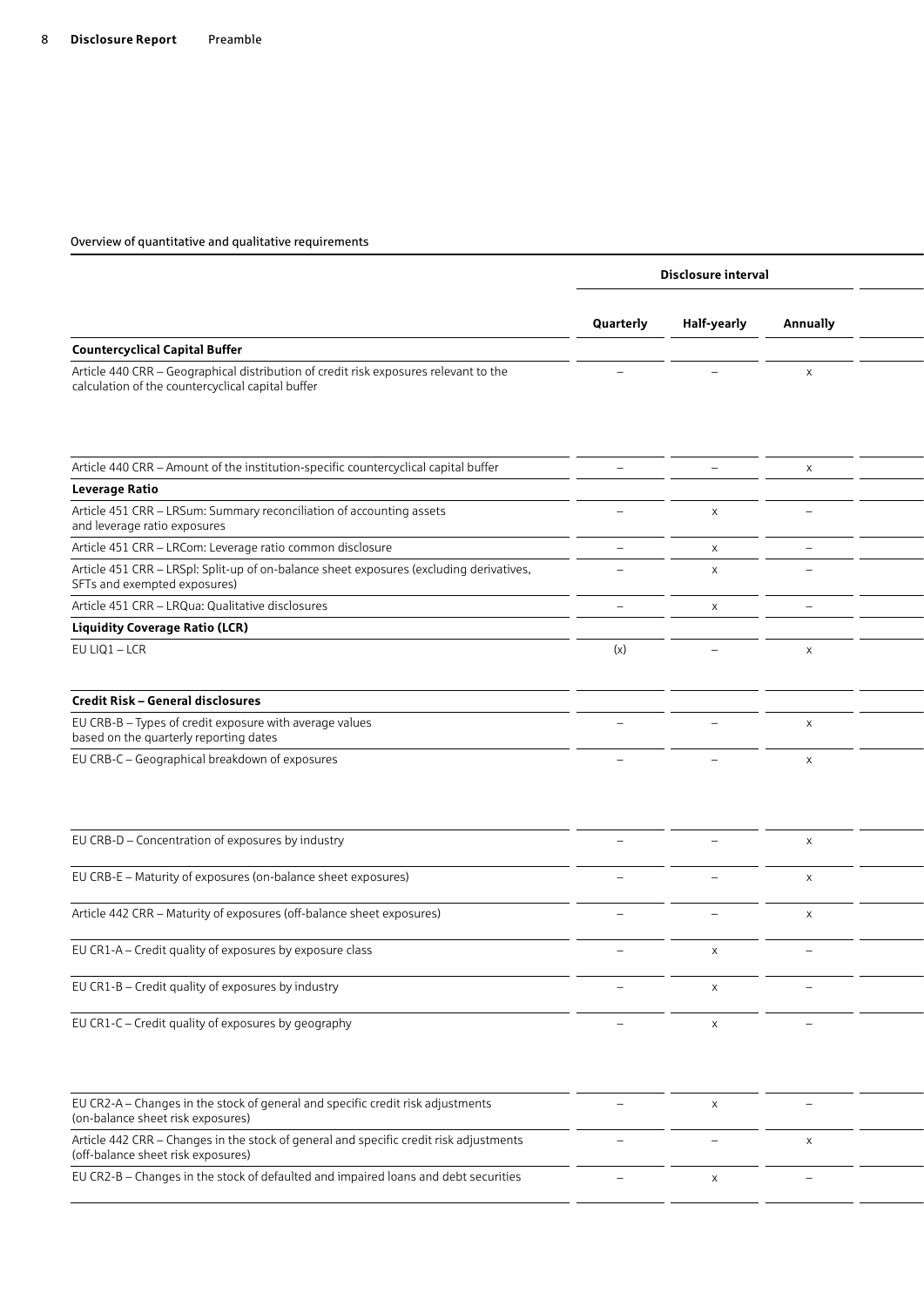|                                                                                                                             | Depending on the disclosure interval                                                                                                                                                                                                                                                             |                                                        |
|-----------------------------------------------------------------------------------------------------------------------------|--------------------------------------------------------------------------------------------------------------------------------------------------------------------------------------------------------------------------------------------------------------------------------------------------|--------------------------------------------------------|
| Helaba<br>relevance                                                                                                         | Use of materiality<br>principle                                                                                                                                                                                                                                                                  | Reference                                              |
| $\mathsf{X}$                                                                                                                | To keep the presentation clear and ensure only<br>relevant information is shown, the data in the ta-<br>ble is limited to countries that have specified a<br>countercyclical capital buffer of greater than 0 %<br>or whose weighted proportion of own funds re-<br>quirements is 1 % or higher. | Countercyclical Capital Buffer section                 |
| $\times$                                                                                                                    |                                                                                                                                                                                                                                                                                                  | Countercyclical Capital Buffer section                 |
| $\times$                                                                                                                    |                                                                                                                                                                                                                                                                                                  | Leverage Ratio section                                 |
| $\times$                                                                                                                    | $\overline{\phantom{m}}$                                                                                                                                                                                                                                                                         | Leverage Ratio section                                 |
| $\mathsf{X}$                                                                                                                |                                                                                                                                                                                                                                                                                                  | Leverage Ratio section                                 |
| $\mathsf{X}$                                                                                                                | $\overline{\phantom{0}}$                                                                                                                                                                                                                                                                         | Leverage Ratio section                                 |
| The total adjusted values are disclosed<br>during the year to satisfy the requirements<br>of EBA/GL/2016/11, section 27 (e) |                                                                                                                                                                                                                                                                                                  | Liquidity Coverage Ratio (LCR) section                 |
| $\mathsf{X}$                                                                                                                |                                                                                                                                                                                                                                                                                                  | Credit Risk section, General disclosures<br>subsection |
| $\mathsf{X}$                                                                                                                | Countries are shown individually that, in terms of<br>the basis of measurement before credit risk ad-<br>justments, together account for at least 95 % of<br>the basis of measurement before credit risk ad-<br>justments in the Helaba Group                                                    | Credit Risk section, General disclosures<br>subsection |
| $\mathsf{X}$                                                                                                                |                                                                                                                                                                                                                                                                                                  | Credit Risk section, General disclosures<br>subsection |
| $\times$                                                                                                                    |                                                                                                                                                                                                                                                                                                  | Credit Risk section, General disclosures<br>subsection |
| $\times$                                                                                                                    | $\overline{\phantom{m}}$                                                                                                                                                                                                                                                                         | Credit Risk section, General disclosures<br>subsection |
| $\times$                                                                                                                    | $\overline{\phantom{m}}$                                                                                                                                                                                                                                                                         | Credit Risk section, General disclosures<br>subsection |
| $\mathsf{X}$                                                                                                                | $\overline{\phantom{m}}$                                                                                                                                                                                                                                                                         | Credit Risk section, General disclosures<br>subsection |
| $\times$                                                                                                                    | Countries are shown individually that, in terms of<br>the basis of measurement before credit risk ad-<br>justments, together account for at least 95 % of<br>the basis of measurement before credit risk ad-<br>justments in the Helaba Group                                                    | Credit Risk section, General disclosures<br>subsection |
| $\times$                                                                                                                    | $\overline{\phantom{m}}$                                                                                                                                                                                                                                                                         | Credit Risk section, General disclosures<br>subsection |
| $\mathsf{X}$                                                                                                                | $-$                                                                                                                                                                                                                                                                                              | Credit Risk section, General disclosures<br>subsection |
| $\mathsf{X}$                                                                                                                | $\overline{\phantom{m}}$                                                                                                                                                                                                                                                                         | Credit Risk section, General disclosures<br>subsection |
|                                                                                                                             |                                                                                                                                                                                                                                                                                                  |                                                        |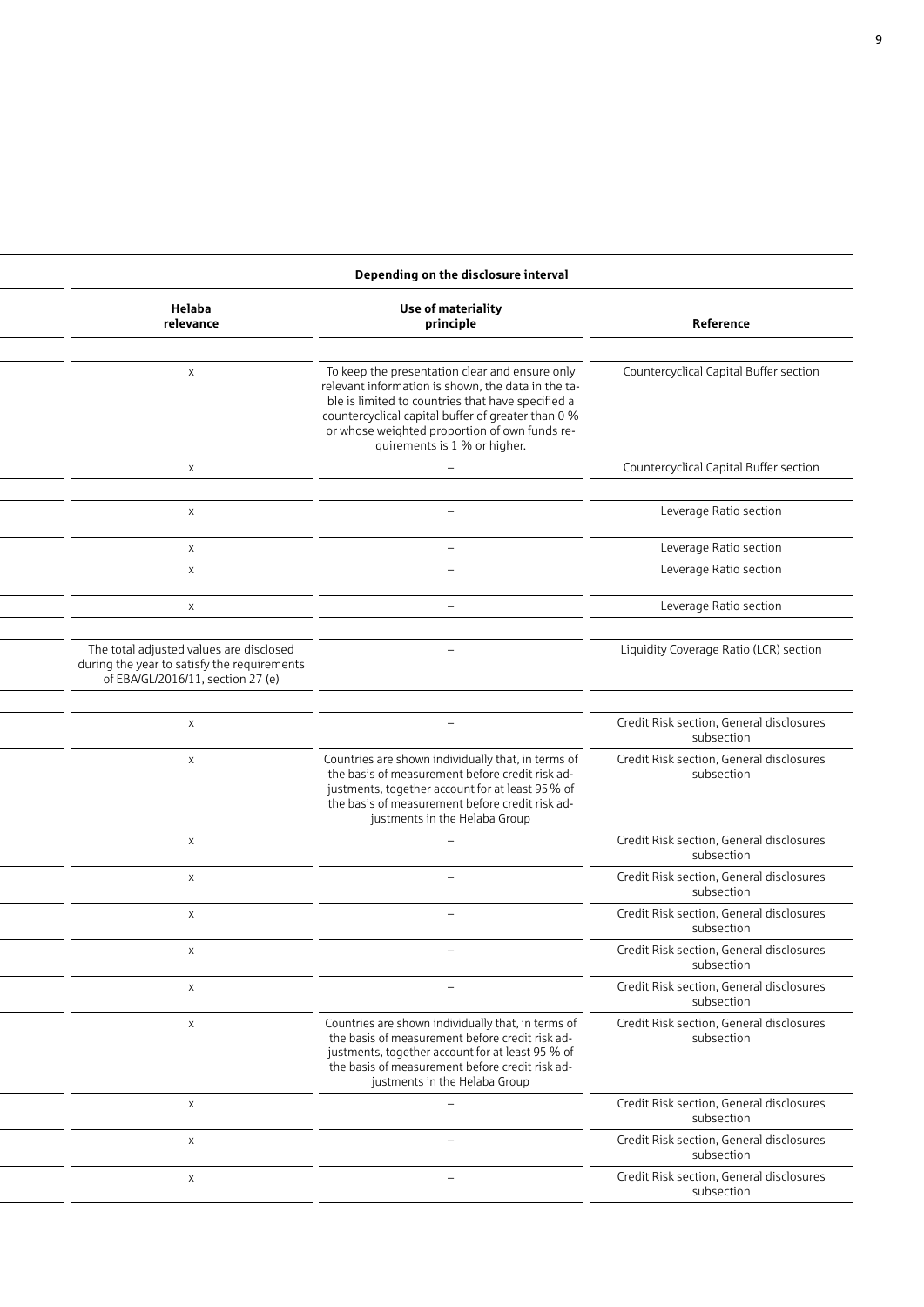|                                                                                                                                          |                          | Disclosure interval |                           |  |
|------------------------------------------------------------------------------------------------------------------------------------------|--------------------------|---------------------|---------------------------|--|
|                                                                                                                                          | Quarterly                | Half-yearly         | Annually                  |  |
| Credit Risk - General disclosures on credit risk mitigation                                                                              |                          |                     |                           |  |
| EU CR3 - Credit risk mitigation techniques                                                                                               |                          |                     |                           |  |
| Article 453 CRR - Credit risk mitigation techniques by exposure class                                                                    |                          |                     | $\times$                  |  |
| Credit Risk - Credit risk and credit risk mitigation in the Standardised Approach                                                        |                          |                     |                           |  |
| EU CR4 - Standardised approach: Credit risk exposure and CRM effects by exposure class                                                   |                          |                     |                           |  |
| EU CR5 - Standardised approach: Credit risk exposure value by exposure class and risk<br>weight (after credit risk mitigation)           |                          |                     |                           |  |
| Article 444 CRR - Standardised approach: Credit risk exposure value by exposure class and<br>risk weight (before credit risk mitigation) |                          |                     | X                         |  |
| Credit Risk - Credit risk and credit risk mitigation in the IRB Approach                                                                 |                          |                     |                           |  |
| Article 452 CRR - Overview of approved IRB approach rating models in use at Helaba Bank<br>(excluding LBS and WIBank)                    |                          |                     | $\boldsymbol{\mathsf{x}}$ |  |
| Article 452 CRR - Overview of approved IRB approach rating models in use at FSP                                                          | $\overline{\phantom{0}}$ |                     | $\boldsymbol{\mathsf{x}}$ |  |
| Article 452 CRR - Overview of approved IRB approach rating models in use at LBS                                                          |                          |                     | $\boldsymbol{\mathsf{x}}$ |  |
| EU CR6 - FIRB approach: Credit risk exposures by exposure class and PD range                                                             |                          | $\mathbf{x}$        |                           |  |
| EU CR6 - AIRB approach: Credit risk exposures by exposure class and PD range                                                             |                          |                     |                           |  |
| Article 452 CRR - Average PD by country, FIRB                                                                                            | $\overline{\phantom{0}}$ |                     | $\boldsymbol{\mathsf{x}}$ |  |
| Article 452 CRR - Retail portfolio average PD/LGD by country, AIRB                                                                       | $\overline{\phantom{0}}$ |                     | $\mathsf{x}$              |  |
| EU CR7 - IRB approach: Effect on the RWAs of credit derivatives used as CRM techniques                                                   | $\overline{\phantom{0}}$ | $\times$            | $\overline{\phantom{0}}$  |  |
| EU CR8 - IRB approach: RWA flow statements of credit risk exposures under the IRB approach                                               | $\mathsf{x}$             |                     | $\overline{\phantom{0}}$  |  |
| RWA coverage by exposure class                                                                                                           | $\overline{\phantom{0}}$ |                     | X                         |  |
| EU CR9 - FIRB approach: Back-testing of PD per exposure class                                                                            |                          |                     | X                         |  |
| EU CR9 - AIRB: Back-testing of PD per exposure class                                                                                     |                          |                     | $\pmb{\times}$            |  |
| EU CR9 - AIRB: Back-testing of LGD per exposure class                                                                                    |                          |                     | $\mathsf X$               |  |
| EU CR9 - AIRB: Back-testing of CCF per exposure class                                                                                    |                          |                     | $\mathsf X$               |  |
| Article 452 CRR - Actual losses versus expected loss in lending business                                                                 | $\overline{\phantom{0}}$ |                     | $\pmb{\times}$            |  |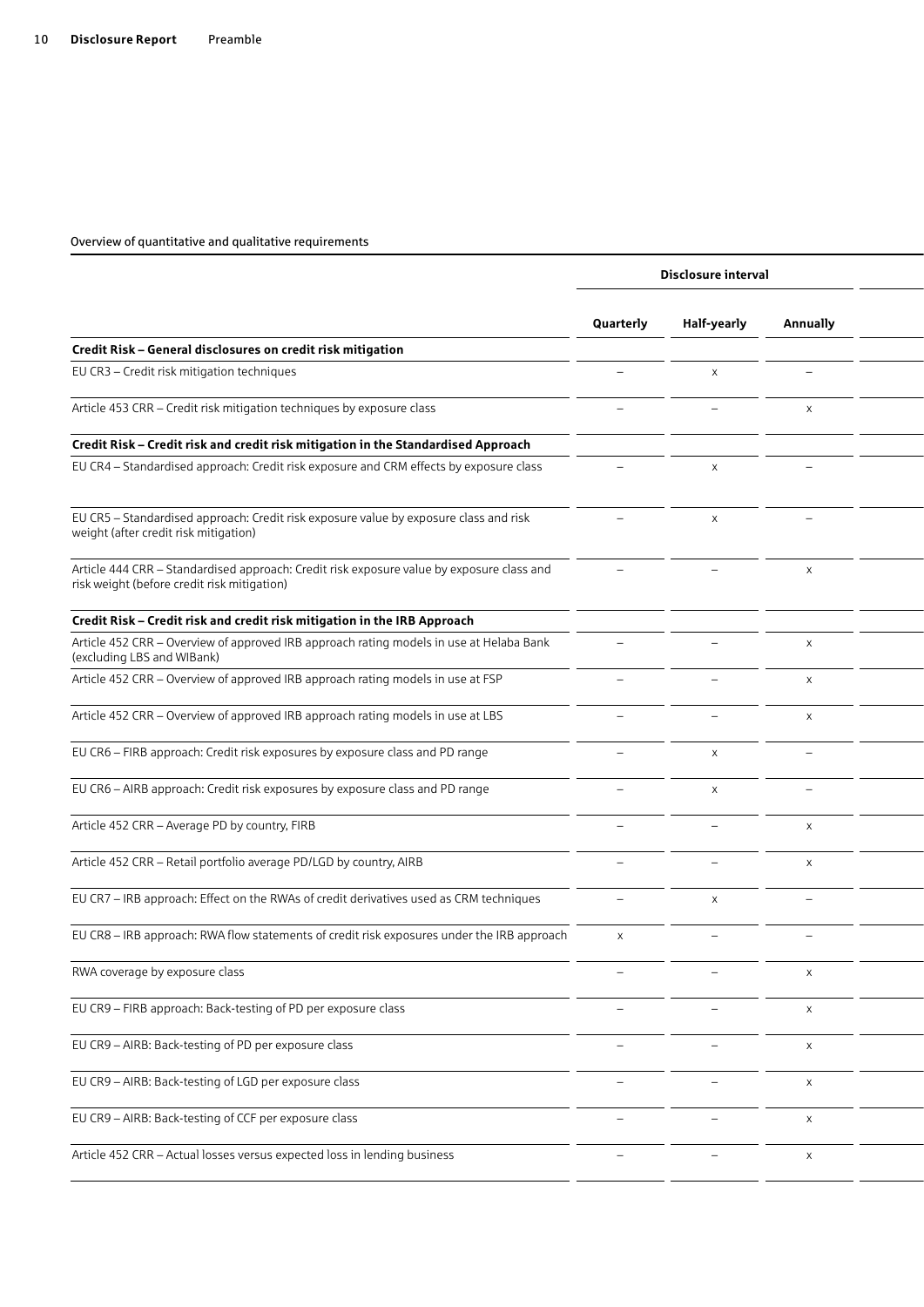| Helaba<br>relevance                                         | Use of materiality<br>principle | Reference                                                                                                 |
|-------------------------------------------------------------|---------------------------------|-----------------------------------------------------------------------------------------------------------|
|                                                             |                                 |                                                                                                           |
| $\times$                                                    |                                 | Credit Risk section, General disclosures on credit<br>risk mitigation subsection                          |
| $\times$                                                    |                                 | Credit Risk section, General disclosures on credit<br>risk mitigation subsection                          |
| $\times$                                                    |                                 | Credit Risk section, Credit risk and credit risk<br>mitigation in the Standardised Approach<br>subsection |
| $\times$                                                    |                                 | Credit Risk section, Credit risk and credit risk<br>mitigation in the Standardised Approach<br>subsection |
| $\times$                                                    |                                 | Credit Risk section, Credit risk and credit risk<br>mitigation in the Standardised Approach<br>subsection |
| $\mathsf{X}$                                                | $-$                             | Credit Risk section, Credit risk and credit risk<br>mitigation in the IRB Approach subsection             |
| $\times$                                                    | $\overline{\phantom{0}}$        | Credit Risk section, Credit risk and credit risk<br>mitigation in the IRB Approach subsection             |
| $\times$                                                    | $\overline{\phantom{0}}$        | Credit Risk section, Credit risk and credit risk<br>mitigation in the IRB Approach subsection             |
| $\times$                                                    | $\qquad \qquad -$               | Credit Risk section, Credit risk and credit risk<br>mitigation in the IRB Approach subsection             |
| $\times$                                                    | $\overline{\phantom{m}}$        | Credit Risk section, Credit risk and credit risk<br>mitigation in the IRB Approach subsection             |
| $\times$                                                    | $\overline{\phantom{m}}$        | Credit Risk section, Credit risk and credit risk<br>mitigation in the IRB Approach subsection             |
| $\times$                                                    | $\qquad \qquad -$               | Credit Risk section, Credit risk and credit risk<br>mitigation in the IRB Approach subsection             |
| Generally relevant, no qualifying items as at<br>31.12.2019 |                                 | Credit Risk section, Credit risk and credit risk<br>mitigation in the IRB Approach subsection             |
| $\mathsf{X}$                                                | $\overline{\phantom{0}}$        | Credit Risk section, Credit risk and credit risk<br>mitigation in the IRB Approach subsection             |
| $\times$                                                    |                                 | Credit Risk section, Credit risk and credit risk<br>mitigation in the IRB Approach subsection             |
| $\times$                                                    | $\overline{\phantom{0}}$        | Credit Risk section, Credit risk and credit risk<br>mitigation in the IRB Approach subsection             |
| $\pmb{\times}$                                              | $\overline{\phantom{0}}$        | Credit Risk section, Credit risk and credit risk<br>mitigation in the IRB Approach subsection             |
| $\times$                                                    | $\overline{\phantom{0}}$        | Credit Risk section, Credit risk and credit risk<br>mitigation in the IRB Approach subsection             |
| $\boldsymbol{\mathsf{X}}$                                   | $\overline{\phantom{m}}$        | Credit Risk section, Credit risk and credit risk<br>mitigation in the IRB Approach subsection             |
| $\boldsymbol{\mathsf{X}}$                                   | $\hspace{0.1mm}-\hspace{0.1mm}$ | Credit Risk section, Credit risk and credit risk<br>mitigation in the IRB Approach subsection             |

 $\overline{a}$ 

#### **Disclosure interval Depending on the disclosure interval**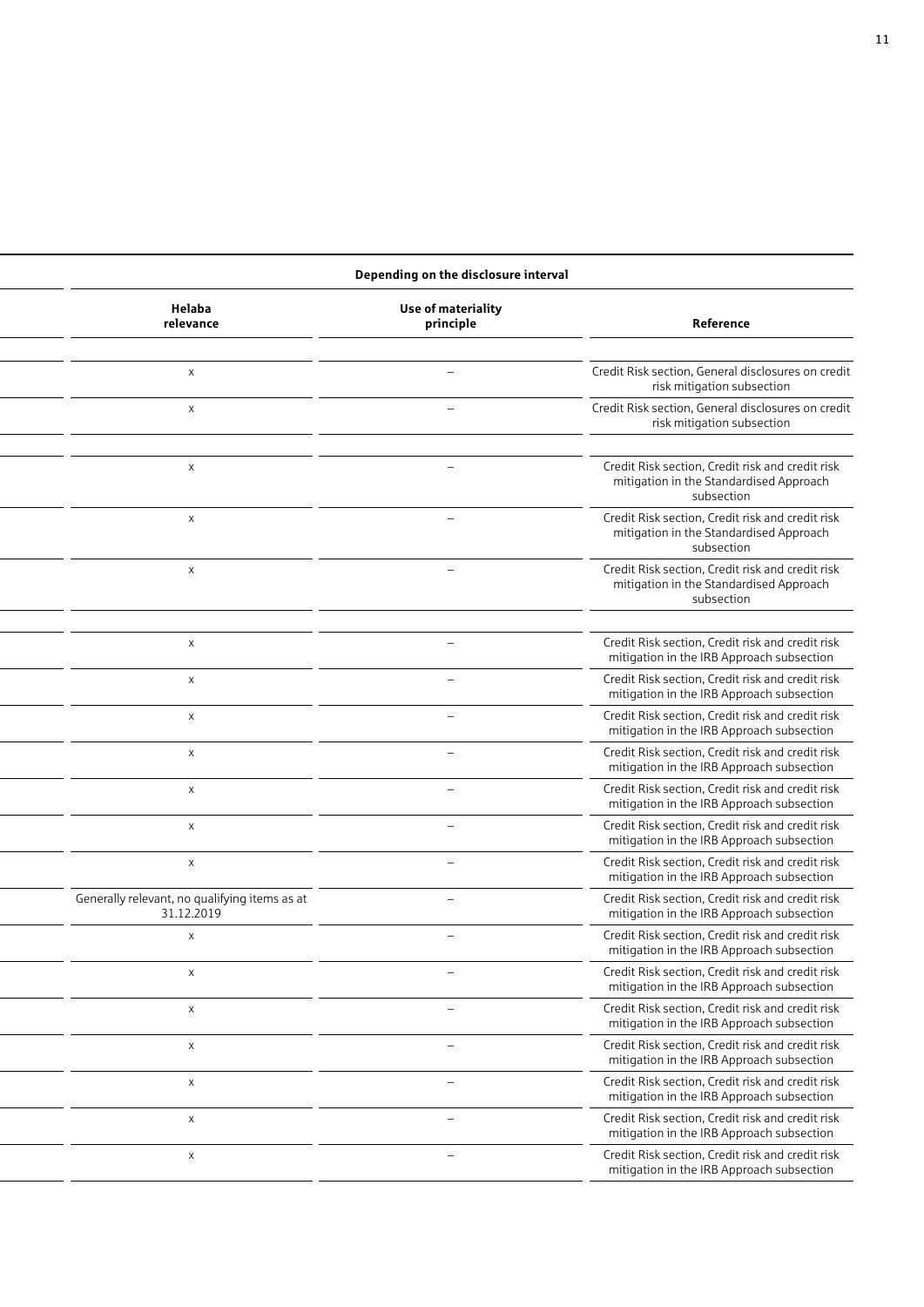|                                                                                                                            |                          | Disclosure interval             |                           |  |
|----------------------------------------------------------------------------------------------------------------------------|--------------------------|---------------------------------|---------------------------|--|
|                                                                                                                            | Quarterly                | Half-yearly                     | Annually                  |  |
| <b>Equity Investments in the Banking Book</b>                                                                              |                          |                                 |                           |  |
| Article 447 CRR - Type of equity investment instrument                                                                     | $\qquad \qquad$          |                                 | $\times$                  |  |
| <b>Counterparty Credit Risk (CCR)</b>                                                                                      |                          |                                 |                           |  |
|                                                                                                                            |                          |                                 |                           |  |
| EU CCR1 - Analysis of CCR exposure by approach (excluding exposures to CCPs)                                               | $\qquad \qquad -$        | $\times$                        | $\overline{\phantom{m}}$  |  |
| EU CCR3 - Standardised approach: CCR exposures by regulatory portfolio and risk<br>(after credit risk mitigation)          |                          | $\times$                        |                           |  |
| Article 444 CRR - Standardised approach: CCR exposures by regulatory portfolio and risk<br>(before credit risk mitigation) | $-$                      | —                               | $\times$                  |  |
| EU CCR4 - FIRB approach: CCR exposures by portfolio and PD scale                                                           | $\qquad \qquad -$        | $\times$                        | $\overline{\phantom{m}}$  |  |
| EU CCR4 - AIRB approach: CCR exposures by portfolio and PD scale                                                           | $\overline{\phantom{m}}$ | $\times$                        |                           |  |
| EU CCR6 in conjunction with Article 439 h) CRR - Overview of credit derivatives exposures                                  | $\overline{\phantom{m}}$ | $\times$                        | $\overline{\phantom{0}}$  |  |
| EU CCR8 - Exposures to CCPs                                                                                                | $\overline{\phantom{a}}$ | $\times$                        | $\overline{\phantom{a}}$  |  |
| EU CCR7 - RWA flow statements of CCR exposures under the IMM                                                               | $\times$                 | $\qquad \qquad$                 |                           |  |
| EU CCR5-A - Impact of netting and collateral held on exposure values                                                       | $\overline{\phantom{m}}$ | $\times$                        |                           |  |
| EU CCR5-B - Composition of collateral for exposures to CCR                                                                 | $\overline{\phantom{m}}$ | $\times$                        | $\overline{\phantom{a}}$  |  |
| EU CCR2 - CVA capital charge                                                                                               | $\overline{\phantom{m}}$ | $\times$                        | $\qquad \qquad -$         |  |
| Securitisations                                                                                                            |                          |                                 |                           |  |
| Article 449 CRR - Approaches used for securitisation transactions                                                          | $\overline{\phantom{0}}$ | $\overline{\phantom{a}}$        | $\times$                  |  |
| Article 449 CRR - Total volume of securitisation exposures by asset type                                                   | $\overline{\phantom{m}}$ | $\overline{\phantom{m}}$        | $\mathsf{X}$              |  |
| Article 449 CRR - Total volume of retained or purchased securitisation exposures by risk                                   |                          |                                 | $\times$                  |  |
| weight band                                                                                                                |                          |                                 |                           |  |
| Article 449 CRR - Total volume of securitisation exposures in respect of own special purpose<br>vehicles                   |                          |                                 | $\times$                  |  |
| Article 449 CRR - Requirements for originators                                                                             |                          |                                 | $\times$                  |  |
| <b>Market Risk</b>                                                                                                         |                          |                                 |                           |  |
| EU MR1 - Market risk in accordance with the standardised method                                                            |                          | $\times$                        |                           |  |
| EU MR2-A - Market risk in internal models approach                                                                         | $-$                      | $\mathsf{x}$                    | $\overline{\phantom{m}}$  |  |
| EU MR2-B - Market risk under the IMA                                                                                       | $\mathsf{X}$             | $\overline{\phantom{m}}$        | $\overline{\phantom{a}}$  |  |
| EU MR3 - IMA values for trading portfolios                                                                                 | $ \,$                    | $\mathsf{X}$                    | $\overline{\phantom{m}}$  |  |
| EU MR4 - Clean back-testing of the internal model                                                                          |                          |                                 |                           |  |
|                                                                                                                            | $\overline{\phantom{m}}$ | $\times$                        | $\overline{\phantom{m}}$  |  |
| EU MR4 - Dirty back-testing of the internal model                                                                          | $\overline{\phantom{a}}$ | $\mathsf{X}$                    | $\overline{\phantom{m}}$  |  |
| <b>Interest Rate Risk in the Banking Book</b>                                                                              | $\qquad \qquad -$        | $\hspace{0.1mm}-\hspace{0.1mm}$ | $\mathsf{X}$              |  |
| <b>Operational Risk</b>                                                                                                    | $\overline{\phantom{m}}$ | $-$                             | $\boldsymbol{\mathsf{X}}$ |  |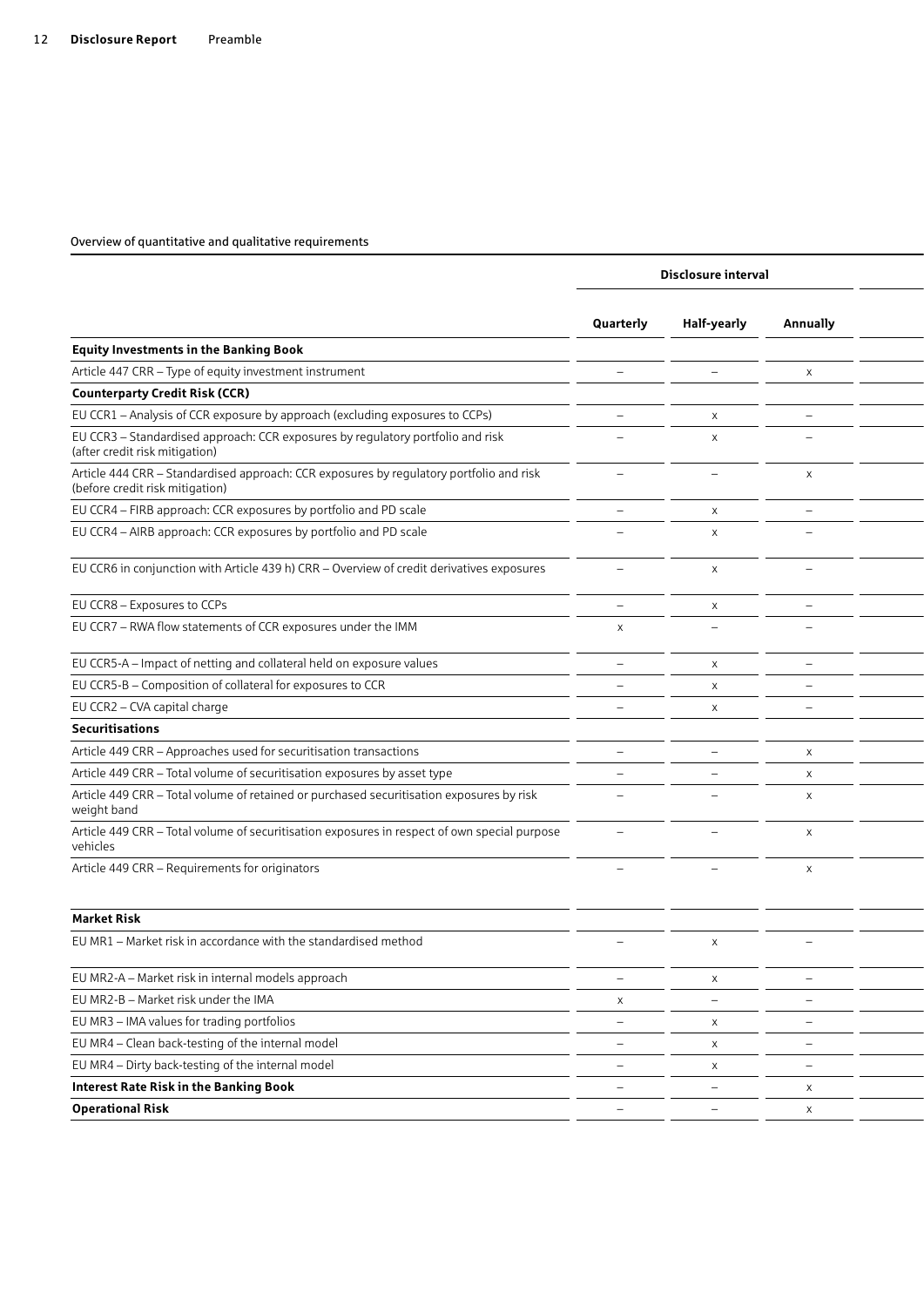| Depending on the disclosure interval |  |
|--------------------------------------|--|
|--------------------------------------|--|

| Helaba<br>relevance                                                                                                                      | Use of materiality<br>principle | Reference                                              |
|------------------------------------------------------------------------------------------------------------------------------------------|---------------------------------|--------------------------------------------------------|
|                                                                                                                                          |                                 |                                                        |
| $\times$                                                                                                                                 | $\overline{\phantom{m}}$        | Equity Investments in the Banking Book section         |
|                                                                                                                                          |                                 |                                                        |
| $\mathsf{X}$                                                                                                                             | $\overline{\phantom{m}}$        | Counterparty credit risk (CCR) section                 |
| $\times$                                                                                                                                 | $\overline{\phantom{m}}$        | Counterparty credit risk (CCR) section                 |
| $\times$                                                                                                                                 |                                 | Counterparty credit risk (CCR) section                 |
| $\times$                                                                                                                                 | $\qquad \qquad -$               | Counterparty credit risk (CCR) section                 |
| Generally relevant, no qualifying items as at<br>31.12.2019                                                                              |                                 | Counterparty credit risk (CCR) section                 |
| Generally relevant, no qualifying items as at<br>31.12.2019                                                                              | -                               | Counterparty credit risk (CCR) section                 |
| $\mathsf{x}$                                                                                                                             | $\overline{\phantom{0}}$        | Counterparty credit risk (CCR) section                 |
| Generally relevant, no qualifying items as at<br>31.3.2020                                                                               |                                 | Counterparty credit risk (CCR) section                 |
| $\times$                                                                                                                                 | $\overline{\phantom{a}}$        | Counterparty credit risk (CCR) section                 |
| $\mathsf{X}$                                                                                                                             | $\overline{\phantom{m}}$        | Counterparty credit risk (CCR) section                 |
| $\times$                                                                                                                                 | $\overline{\phantom{0}}$        | Counterparty credit risk (CCR) section                 |
|                                                                                                                                          |                                 |                                                        |
| $\mathsf{X}$                                                                                                                             | -                               | Securitisations section                                |
| $\mathsf{X}$                                                                                                                             | $\overline{\phantom{0}}$        | Securitisations section                                |
| $\times$                                                                                                                                 |                                 | Securitisations section                                |
| $\mathsf{x}$                                                                                                                             | $\overline{\phantom{0}}$        | Securitisations section                                |
| Helaba operates as a sponsor and investor<br>only and so the requirements for originators<br>stipulated in Article 449 CRR do not apply. | $\overline{\phantom{a}}$        | $\overline{\phantom{a}}$                               |
|                                                                                                                                          |                                 |                                                        |
| $\mathsf{X}$                                                                                                                             | $\overline{\phantom{0}}$        | Market Risk section, Standardised method<br>subsection |
| $\mathsf{X}$                                                                                                                             | $\overline{\phantom{a}}$        | Market Risk section, Internal model subsection         |
| $\mathsf{X}$                                                                                                                             | $\overline{\phantom{m}}$        | Market Risk section, Internal model subsection         |
| $\mathsf{X}$                                                                                                                             | $\overline{\phantom{a}}$        | Market Risk section, Internal model subsection         |
| $\mathsf{x}$                                                                                                                             | -                               | Market Risk section, Internal model subsection         |
| $\mathsf{X}$                                                                                                                             |                                 | Market Risk section, Internal model subsection         |
| $\mathsf{X}$                                                                                                                             | $\overline{\phantom{a}}$        | Interest Rate Risk in the Banking Book section         |
| $\mathsf{x}$                                                                                                                             |                                 | Non-Financial Risk/Operational Risk section            |
|                                                                                                                                          |                                 |                                                        |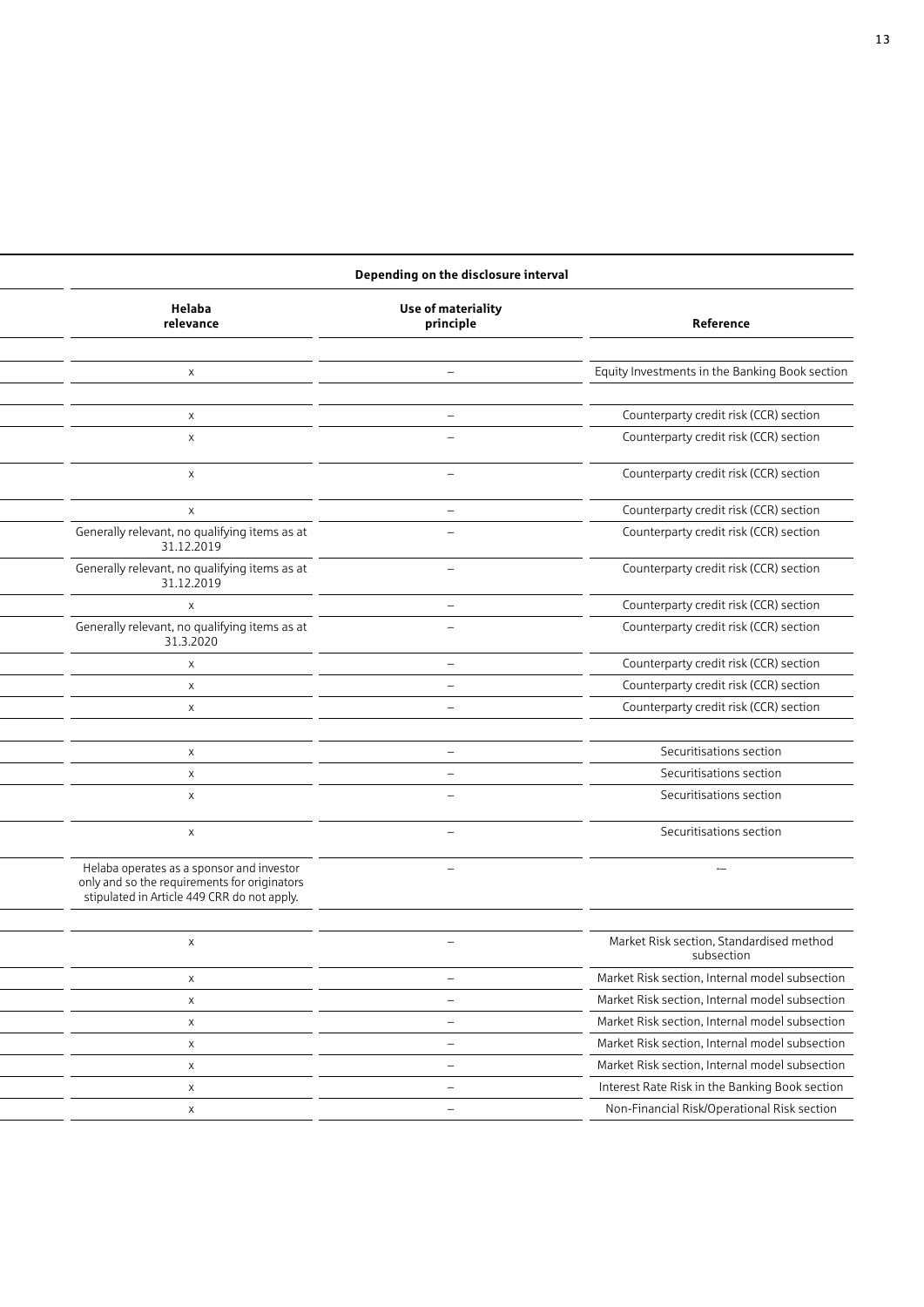|                                                                                                               |                          | Disclosure interval      |                          |  |
|---------------------------------------------------------------------------------------------------------------|--------------------------|--------------------------|--------------------------|--|
|                                                                                                               | Quarterly                | Half-yearly              | Annually                 |  |
| <b>Asset Encumbrance</b>                                                                                      |                          |                          |                          |  |
| Article 443 CRR - Assets                                                                                      | $ \,$                    | $\overline{\phantom{m}}$ | $\times$                 |  |
| Article 443 CRR - Collateral received                                                                         | $\qquad \qquad -$        | $\qquad \qquad -$        | $\times$                 |  |
| Article 443 CRR - Sources of encumbrance                                                                      | $\overline{\phantom{a}}$ | $\qquad \qquad -$        | $\times$                 |  |
| Non-Performing Exposures and Forbearance                                                                      |                          |                          |                          |  |
| Template 1 - Credit quality of forborne exposures                                                             | $\qquad \qquad -$        | $\times$                 | $\overline{\phantom{0}}$ |  |
| Template 2 - Quality of forbearance                                                                           | $\overline{\phantom{0}}$ | $\overline{\phantom{0}}$ | $\overline{\phantom{0}}$ |  |
| Template 3 - Credit quality of exposures by past due days                                                     | $\equiv$                 | $\mathsf{x}$             | $\equiv$                 |  |
| Template 4 - Impairment disclosures by FINREP counterparty sector                                             | $\equiv$                 | $\mathsf{x}$             | $\equiv$                 |  |
| Template 5 - Credit quality of exposures by country                                                           | $\overline{\phantom{0}}$ | $\overline{\phantom{0}}$ | $\overline{\phantom{a}}$ |  |
| Template 6 - Credit quality of exposures by industry                                                          | $\overline{\phantom{a}}$ | $\overline{\phantom{a}}$ | $\overline{\phantom{a}}$ |  |
| Template 7 - Collateral and guarantees received, by FINREP counterparty sector                                | $\overline{\phantom{0}}$ | $\overline{\phantom{0}}$ | $\overline{\phantom{a}}$ |  |
| Template 8 - Changes in the stock of non-performing loans and advances                                        | $\overline{\phantom{0}}$ | $\overline{\phantom{m}}$ | $\overline{\phantom{m}}$ |  |
| Template 9 - Foreclosed assets                                                                                | $\qquad \qquad -$        | $\times$                 | $\equiv$                 |  |
| Template 10 - Assets obtained by taking possession of collateral                                              |                          |                          |                          |  |
| Qualitative/Other Disclosure Requirements                                                                     |                          |                          |                          |  |
| Article 13 CRR II - Disclosure by significant subsidiaries                                                    |                          |                          | $\times$                 |  |
| Article 435 CRR - Risk strategy and risk management;<br>Article 435 section 1a CRR - Strategies and processes | $\overline{\phantom{0}}$ | $\overline{\phantom{m}}$ | $\mathsf{X}$             |  |

Article 435 section 1b CRR – Structure and organisation and the disclosures are included in the Annual XX and Annual XX and Annual XX and Annual XX and Annual XX and Annual XX and Annual XX and Annual XX and Annual XX and

Article 435 section 1c CRR – Scope and nature of risk reporting and measurement systems – Transmusseum – Transmusseum X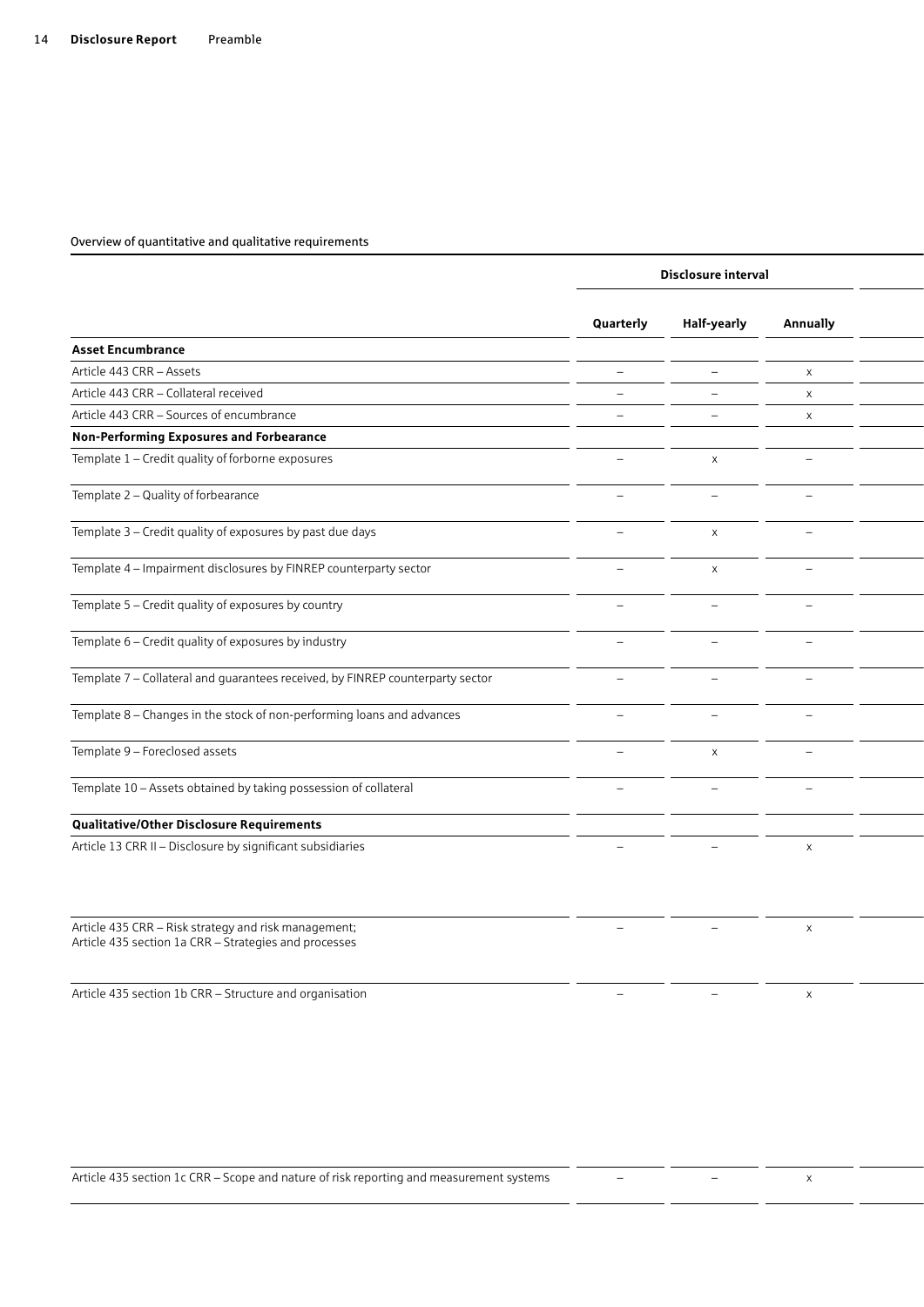#### **Depending on the disclosure interval**

| Helaba<br>relevance                                                                                                                                                                                                               | Use of materiality<br>principle | Reference                                                                                                                                                                                                                                                                                 |
|-----------------------------------------------------------------------------------------------------------------------------------------------------------------------------------------------------------------------------------|---------------------------------|-------------------------------------------------------------------------------------------------------------------------------------------------------------------------------------------------------------------------------------------------------------------------------------------|
|                                                                                                                                                                                                                                   |                                 |                                                                                                                                                                                                                                                                                           |
| $\times$                                                                                                                                                                                                                          |                                 | Asset Encumbrance section                                                                                                                                                                                                                                                                 |
| $\times$                                                                                                                                                                                                                          |                                 | Asset Encumbrance section                                                                                                                                                                                                                                                                 |
| $\times$                                                                                                                                                                                                                          |                                 | Asset Encumbrance section                                                                                                                                                                                                                                                                 |
|                                                                                                                                                                                                                                   |                                 |                                                                                                                                                                                                                                                                                           |
| $\times$                                                                                                                                                                                                                          |                                 | Non-Performing Exposures and Forbearance<br>section                                                                                                                                                                                                                                       |
| No disclosure requirement because Helaba<br>has a gross NPL ratio of < 5 %                                                                                                                                                        |                                 | $\overline{\phantom{0}}$                                                                                                                                                                                                                                                                  |
| $\times$                                                                                                                                                                                                                          |                                 | Non-Performing Exposures and Forbearance<br>section                                                                                                                                                                                                                                       |
| $\mathsf{X}$                                                                                                                                                                                                                      |                                 | Non-Performing Exposures and Forbearance<br>section                                                                                                                                                                                                                                       |
| No disclosure requirement because Helaba<br>has a gross NPL ratio of < 5 %                                                                                                                                                        |                                 |                                                                                                                                                                                                                                                                                           |
| No disclosure requirement because Helaba<br>has a gross NPL ratio of < 5 %                                                                                                                                                        |                                 |                                                                                                                                                                                                                                                                                           |
| No disclosure requirement because Helaba<br>has a gross NPL ratio of < 5 %                                                                                                                                                        |                                 | $\overline{\phantom{0}}$                                                                                                                                                                                                                                                                  |
| No disclosure requirement because Helaba<br>has a gross NPL ratio of < 5 %                                                                                                                                                        |                                 | $\overline{\phantom{0}}$                                                                                                                                                                                                                                                                  |
| $\mathsf{X}$                                                                                                                                                                                                                      |                                 | Non-Performing Exposures and Forbearance<br>section                                                                                                                                                                                                                                       |
| No disclosure requirement because Helaba<br>has a gross NPL ratio of < 5 %                                                                                                                                                        |                                 |                                                                                                                                                                                                                                                                                           |
|                                                                                                                                                                                                                                   |                                 |                                                                                                                                                                                                                                                                                           |
| No Helaba subsidiaries are classified as large<br>subsidiaries as defined under CRR II, as a re-<br>sult of which there is no longer a disclosure<br>requirement for these subsidiaries in accor-<br>dance with Article 13 CRR II |                                 |                                                                                                                                                                                                                                                                                           |
| $\times$                                                                                                                                                                                                                          |                                 | The disclosures are included in the Annual<br>Report (Group management report (Risk report,<br>page 33 et seq.)). This disclosure report includes<br>additional information.                                                                                                              |
| $\mathsf{X}$                                                                                                                                                                                                                      |                                 | The disclosures are included in the Annual<br>Report ("Entities involved" (page 38), "Principal<br>risk monitoring areas" (page 38 et seq.),<br>"Compliance" (page 40 et seq.) sections under<br>"Risk management structure" within the "Risk<br>report" in the group management report). |
|                                                                                                                                                                                                                                   |                                 | In the disclosure report, additional information<br>on the number of meetings held by the Risk<br>Committee can be found under "Principal risk<br>monitoring areas" in the "Risk strategy and risk<br>management" section.                                                                |
| $\times$                                                                                                                                                                                                                          |                                 | "Principal risk monitoring areas" in the "Risk<br>strategy and risk management" section.                                                                                                                                                                                                  |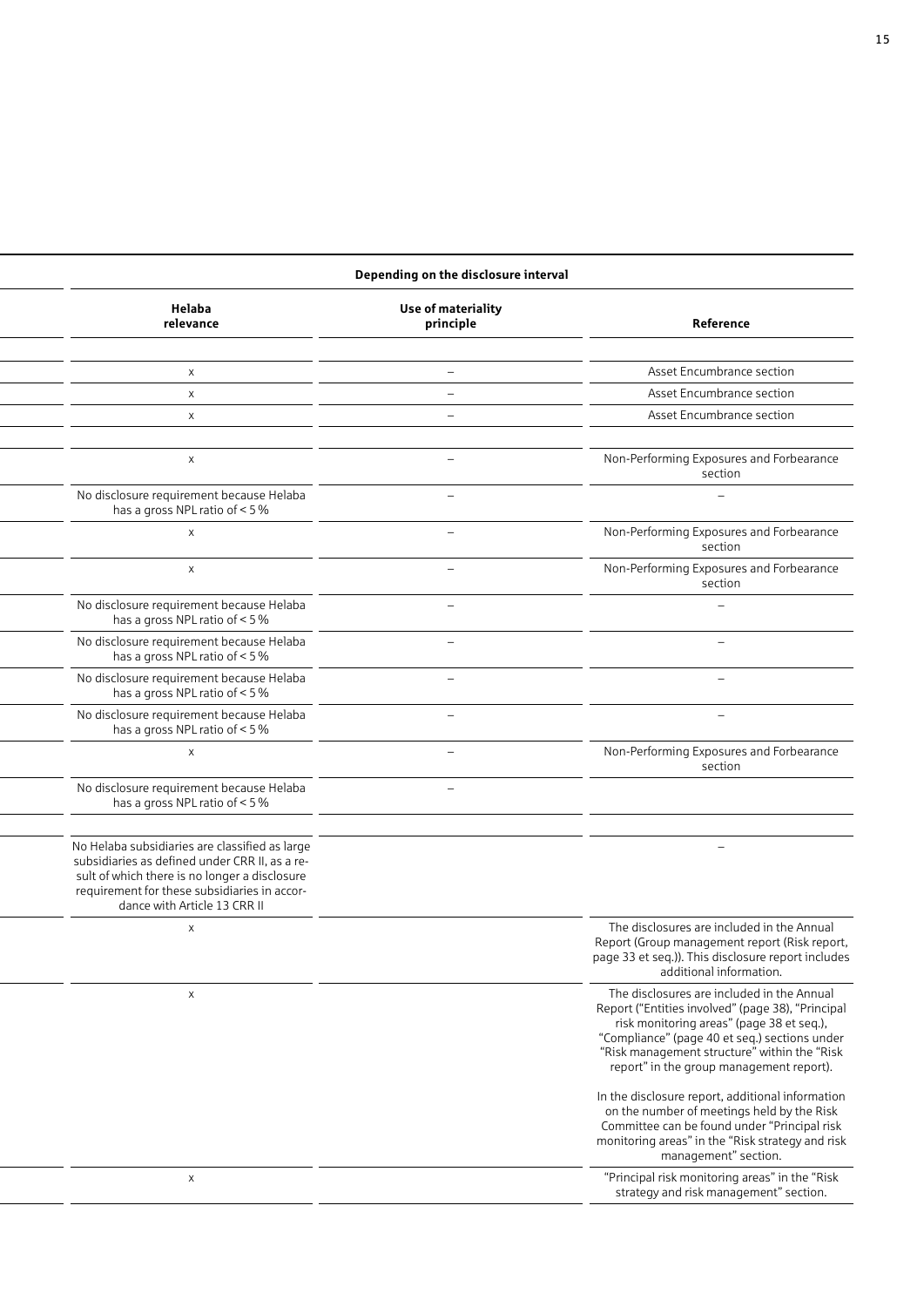|                                                                                                                         | Disclosure interval      |                          |              |  |
|-------------------------------------------------------------------------------------------------------------------------|--------------------------|--------------------------|--------------|--|
|                                                                                                                         | Quarterly                | Half-yearly              | Annually     |  |
| Article 435 section 1d CRR - Hedging and mitigating risk                                                                | $\overline{\phantom{0}}$ | $\overline{\phantom{0}}$ | $\mathsf{X}$ |  |
| Article 435 section 1e CRR - Adequacy of risk management arrangements                                                   | $\overline{\phantom{m}}$ |                          | $\mathsf{X}$ |  |
|                                                                                                                         |                          |                          |              |  |
| Article 435 section 1f CRR - Concise risk statement                                                                     | $\overline{\phantom{0}}$ | $-$                      | $\mathsf{X}$ |  |
| Article 435 sections 2a-c CRR - Members of the management body                                                          | $\qquad \qquad -$        | $\qquad \qquad -$        | $\mathsf{X}$ |  |
| Article 435 sections 2d-e CRR - Disclosures on the risk committee and on the information<br>flow to the management body |                          |                          | $\mathsf X$  |  |
| Article 436 CRR - Differences in the basis of consolidation                                                             | $\overline{\phantom{0}}$ | $\sim$                   | $\mathsf{X}$ |  |
| Article 447 CRR - Exposures in equities                                                                                 | $\sim$                   | $\overline{\phantom{m}}$ | $\mathsf{X}$ |  |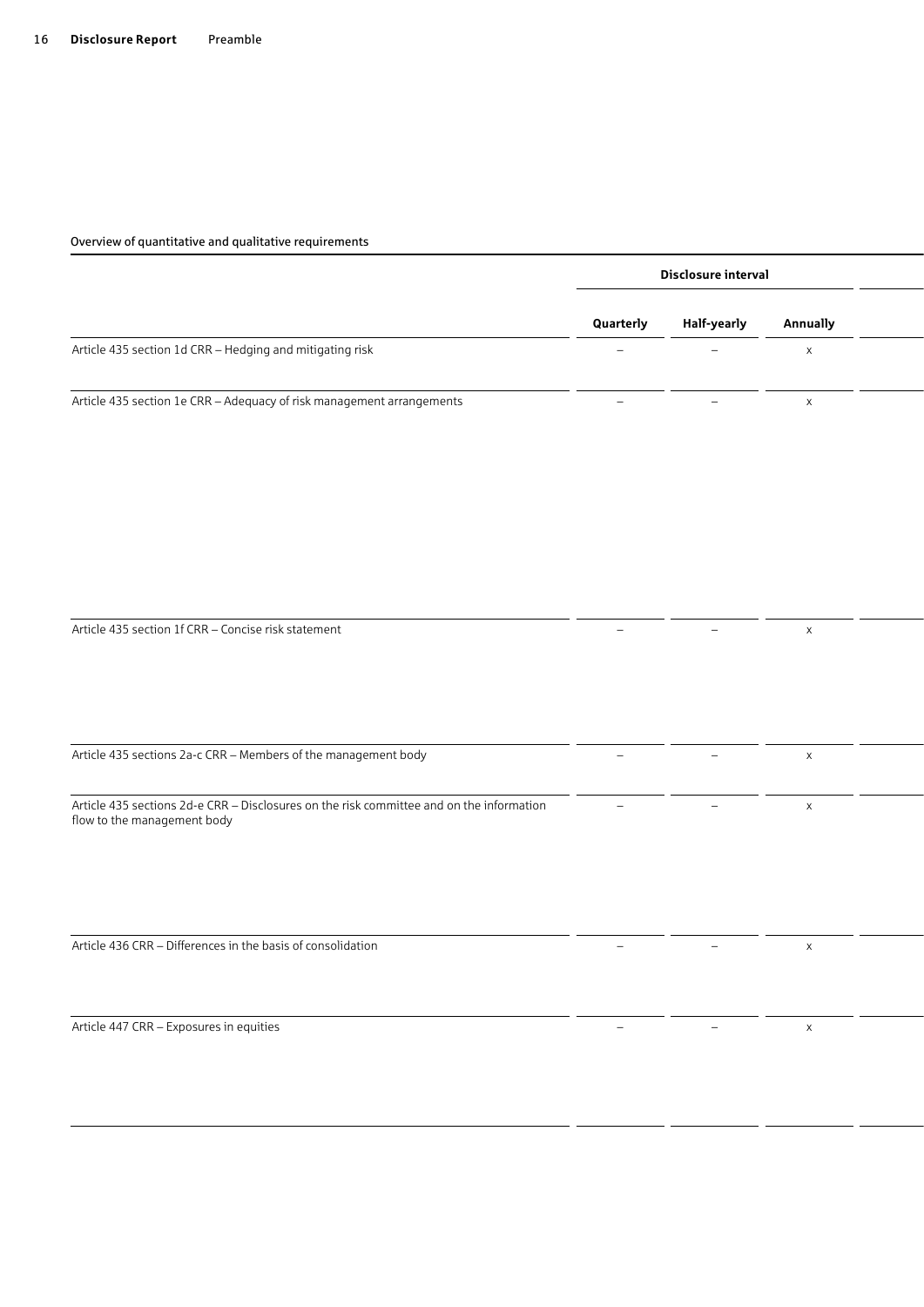#### **Disclosure interval Depending on the disclosure interval**

| Helaba<br>relevance | Use of materiality<br>principle | Reference                                                                                                                                                                                                                                                                                                                                                                                                 |
|---------------------|---------------------------------|-----------------------------------------------------------------------------------------------------------------------------------------------------------------------------------------------------------------------------------------------------------------------------------------------------------------------------------------------------------------------------------------------------------|
| $\times$            |                                 | "Strategies and processes to counter and<br>mitigate risks" in the "Risk strategy and risk<br>management" section.                                                                                                                                                                                                                                                                                        |
| $\times$            |                                 | Please refer to the "Responsibility of executive<br>management" section under "Principles" within<br>the "Risk report" in the group management<br>report in the Helaba Group's Annual Report<br>(page 33) for information on declarations by the<br>Board of Managing Directors regarding the<br>adequacy of the risk management arrangements<br>at Helaba.                                               |
|                     |                                 | Supplementary information is set out in the<br>disclosure report (Risk Strategy and Risk<br>Management section, Adequacy of Risk<br>Management Arrangements and Risk Statement<br>subsection and Risk Management Process<br>subsection)                                                                                                                                                                   |
| $\mathsf{X}$        |                                 | In relation to Article 435 section 1f CRR, please<br>refer to the group management report within the<br>Annual Report, specifically the "Risk report"<br>(initial passage) (page 33) in conjunction with<br>the "Protection of assets" (page 33) and "Risk<br>appetite framework" (page 34) sections under<br>"Principles" and the "Risk types" section (page<br>35 et seq.) under "Risk classification". |
| $\times$            |                                 | Risk Strategy and Risk Management section, Risk<br>Management Structure, Members of the<br>management bodies subsections                                                                                                                                                                                                                                                                                  |
| $\mathsf{X}$        |                                 | The disclosures are included in the Annual<br>Report ("Entities involved" (page 38), "Principal<br>risk monitoring areas" (page 38 et seq.),<br>"Compliance" (page 40 et seq.) sections under<br>"Risk management structure" within the "Risk<br>report" in the group management report).                                                                                                                 |
|                     |                                 | This disclosure report includes additional<br>information.                                                                                                                                                                                                                                                                                                                                                |
| $\mathsf{X}$        |                                 | Information on the group of consolidated com-<br>panies under IFRS may be found in the Annual<br>Report (Note (2) (page 88 et seq.) in conjunction<br>with Note (58) (page 253 et seq.) in the Notes to<br>the Consolidated Financial Statements)                                                                                                                                                         |
| $\times$            |                                 | More detailed information on equity investment<br>exposures is included in the Annual Report in<br>Notes (2), (3), (40) of the Notes to the Consolidat<br>ed Financial Statements, and in the group man-<br>agement report ("Changes to basis of consolida-<br>tion" section (page 24) under "Financial Position<br>and Financial Performance")                                                           |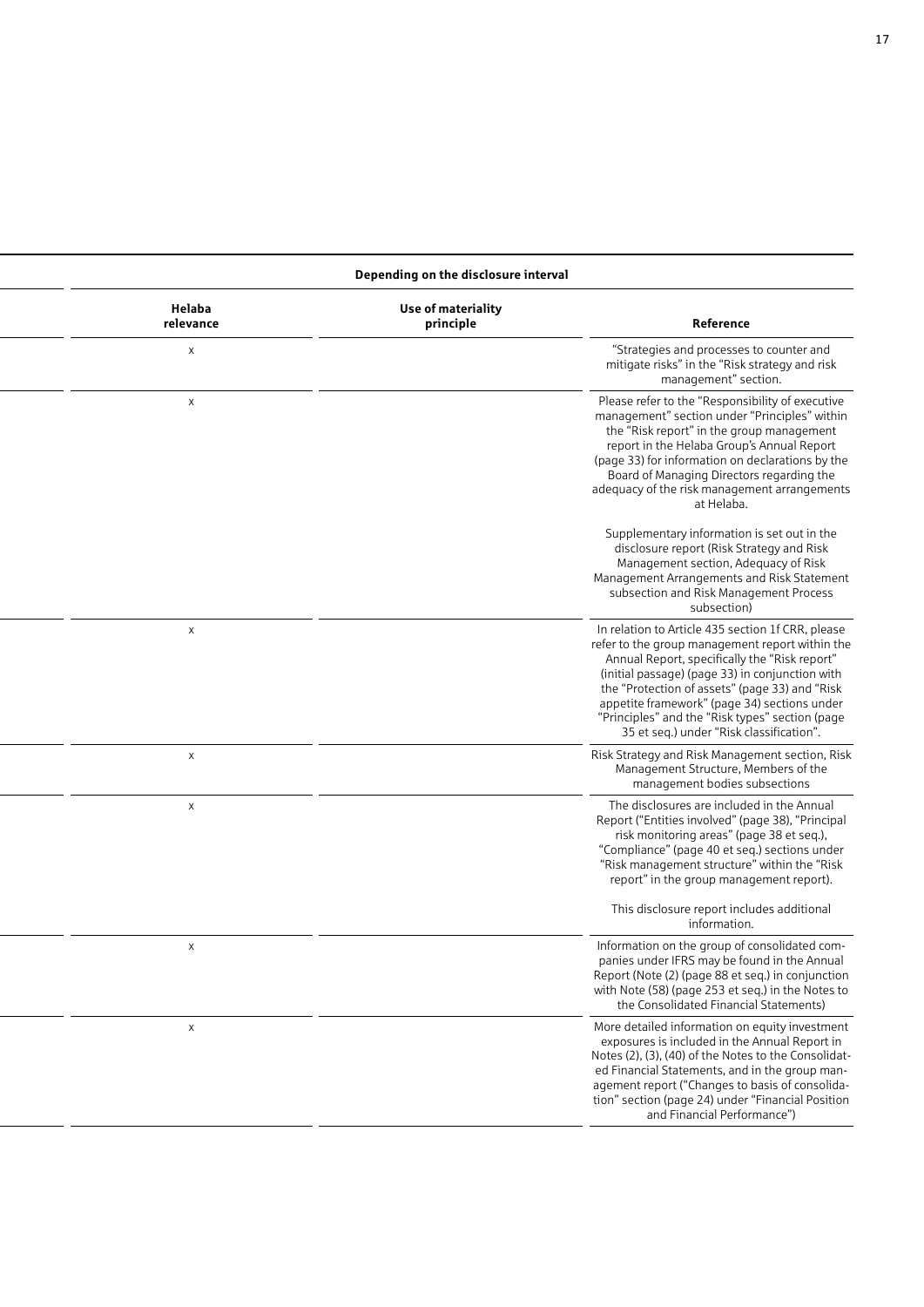|                                                                                                        |                          | Disclosure interval      |                 |  |
|--------------------------------------------------------------------------------------------------------|--------------------------|--------------------------|-----------------|--|
|                                                                                                        | Quarterly                | Half-yearly              | <b>Annually</b> |  |
| Article 450 CRR - Remuneration policy disclosures                                                      | $\overline{\phantom{0}}$ | $\qquad \qquad -$        | $\mathsf{X}$    |  |
| Article 441 CRR - Indicators of global systemic importance                                             |                          |                          |                 |  |
| Article 473 CRR in conjunction with EBA/GL/2018/01 - Disclosure of IFRS 9 transitional<br>arrangements |                          |                          |                 |  |
|                                                                                                        |                          |                          |                 |  |
| Section 26a KWG - Country by Country Reporting                                                         | $-$                      | $\overline{\phantom{m}}$ | $\times$        |  |
| Section 35 SAG - Financial Assistance Provided Within the Group                                        | $\overline{\phantom{a}}$ | $\overline{\phantom{m}}$ | $\times$        |  |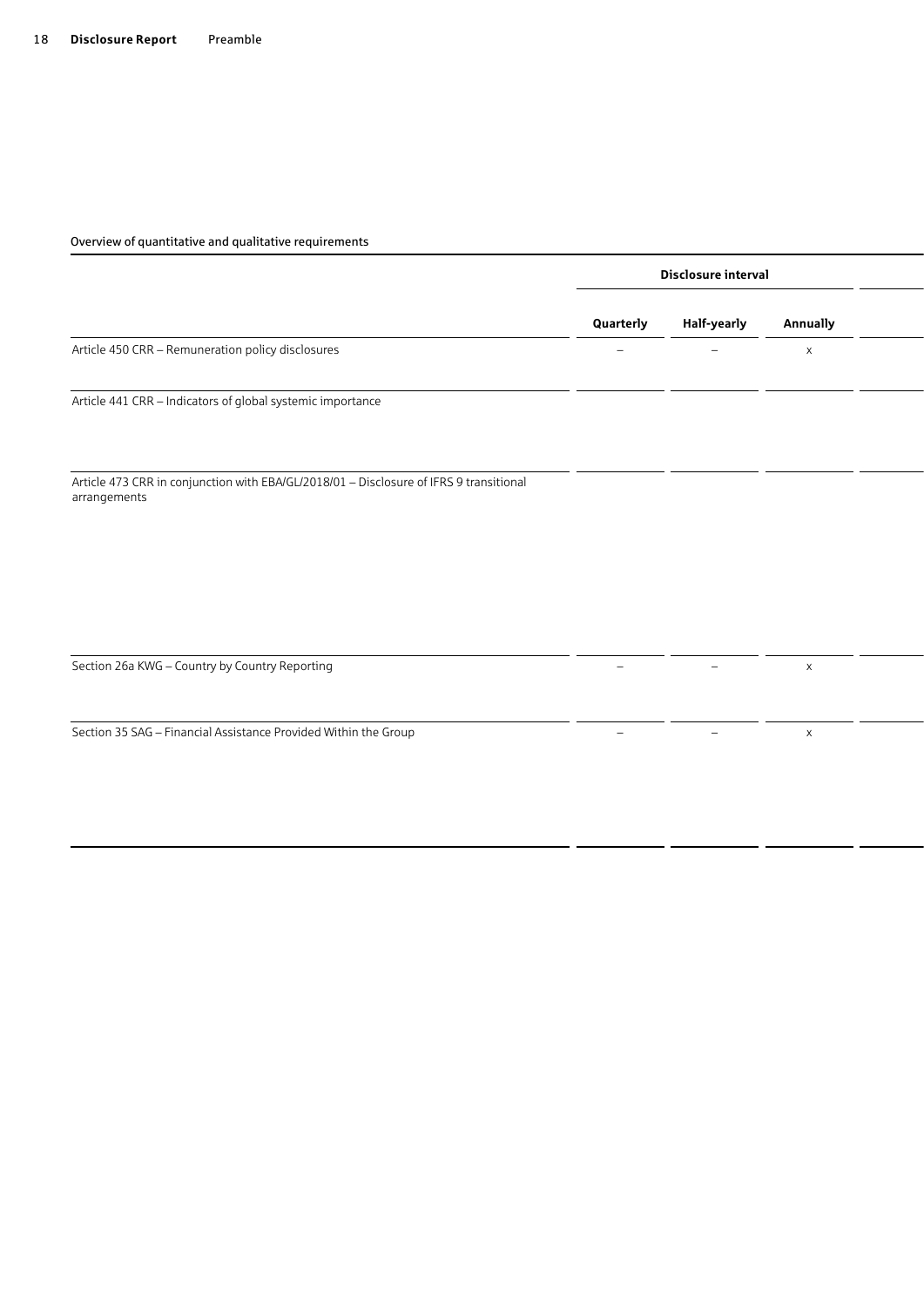| Depending on the disclosure interval                                                                                                                                                                                                                                                                                                                                                                                                                                                                                                                   |                                 |                                                                                                                                                                                                                                                                                                                                                                         |  |  |
|--------------------------------------------------------------------------------------------------------------------------------------------------------------------------------------------------------------------------------------------------------------------------------------------------------------------------------------------------------------------------------------------------------------------------------------------------------------------------------------------------------------------------------------------------------|---------------------------------|-------------------------------------------------------------------------------------------------------------------------------------------------------------------------------------------------------------------------------------------------------------------------------------------------------------------------------------------------------------------------|--|--|
| Helaba<br>relevance                                                                                                                                                                                                                                                                                                                                                                                                                                                                                                                                    | Use of materiality<br>principle | Reference                                                                                                                                                                                                                                                                                                                                                               |  |  |
| $\times$                                                                                                                                                                                                                                                                                                                                                                                                                                                                                                                                               |                                 | The disclosures are presented in a separate<br>remuneration report and published on Helaba's<br>website                                                                                                                                                                                                                                                                 |  |  |
| Helaba is identified as an Other Systemically<br>Important Institution and so the require-<br>ments stipulated in Article 441 CRR do not<br>apply.                                                                                                                                                                                                                                                                                                                                                                                                     |                                 | Helaba collected the data for calculating the<br>surcharge for global systemically important<br>banks for the reporting date of 31.12.2019 and<br>published the indicators in its 2019 G-SIB data<br>collection report.                                                                                                                                                 |  |  |
| Helaba is making use of the transitional reg-<br>ulatory arrangements under Article 473a<br>CRR covering the inclusion of the initial ap-<br>plication effects when determining capital<br>ratios. The authorisation to apply the transi-<br>tional arrangements was only received after<br>the COREP report as at 31.3.2020 had been<br>submitted, with the result that the transi-<br>tional arrangements as at 31.3.2020 and the<br>requirements under Article 473 CRR in con-<br>junction with EBA guidelines EBA/<br>GL/2018/01 were not applied. |                                 |                                                                                                                                                                                                                                                                                                                                                                         |  |  |
| $\mathsf{x}$                                                                                                                                                                                                                                                                                                                                                                                                                                                                                                                                           |                                 | Disclosures can be found in the section<br>Country-by-country reporting (page 272 et seq.)<br>in accordance with Section 26a KWG in the<br>Annual Report                                                                                                                                                                                                                |  |  |
| $\mathsf{x}$                                                                                                                                                                                                                                                                                                                                                                                                                                                                                                                                           |                                 | The disclosures are included in the Annual Re-<br>port (Note (47) in conjunction with Note (48) in<br>the Notes to the Consolidated Financial State-<br>ments). The equivalent disclosures at Helaba<br>Bank level are in the Annual Financial Report<br>(Note (46) in the Notes to the Annual Financial<br>Statements of Landesbank<br>Hessen-Thüringen Girozentrale). |  |  |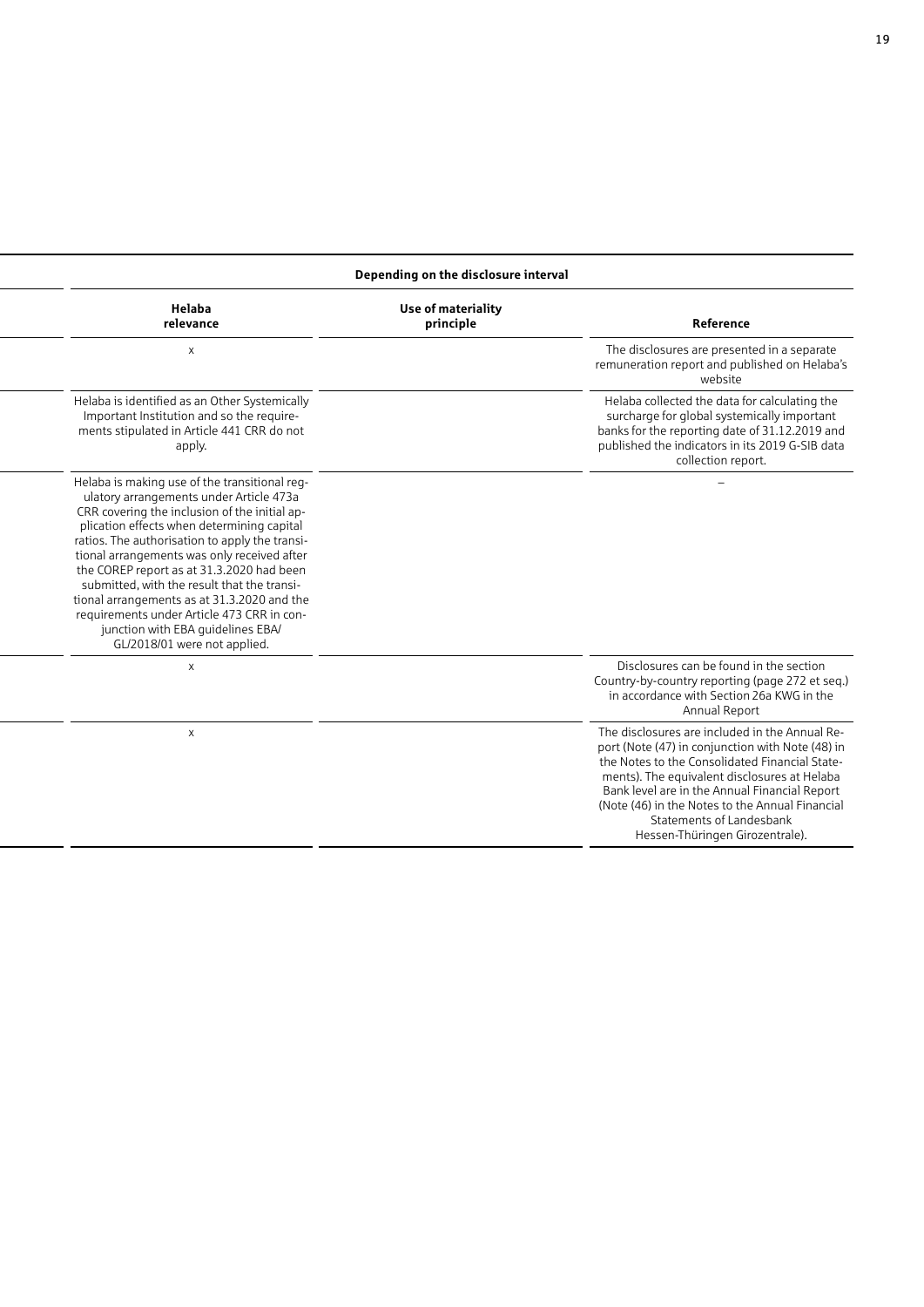# <span id="page-21-0"></span>Scope of Application

These disclosures are provided for the Helaba Group on the basis of the group of consolidated companies for regulatory purposes pursuant to the KWG/CRR. The document is prepared and coordinated by the parent company – Helaba.

A total of 19 companies are fully consolidated in the consolidation process for regulatory purposes in accordance with Sections 10 and 10a KWG and Article 18 CRR in addition to Helaba as the superordinated institution. A further 16 companies are excluded from the scope of consolidation for regulatory purposes in accordance with Section 31 KWG in conjunction with Article 19 CRR.

Compared with the position as at 31 December 2019, IMAP M&A Consultants AG (classified as a financial institution) has been added to the scope of consolidation for regulatory purposes.

Group of consolidated companies for regulatory purposes (overview)

| <b>Regulatory treatment</b>                                         | Number and type of companies                                                                                                                |
|---------------------------------------------------------------------|---------------------------------------------------------------------------------------------------------------------------------------------|
| Full consolidation                                                  | 19 companies<br>13 financial institutions<br>1 asset management company<br>3 banks<br>1 investment firm<br>1 provider of ancillary services |
| Proportional consolidation                                          |                                                                                                                                             |
| Excluded from the scope of consolidation<br>for regulatory purposes | 16 companies<br>15 financial institutions<br>1 provider of ancillary services                                                               |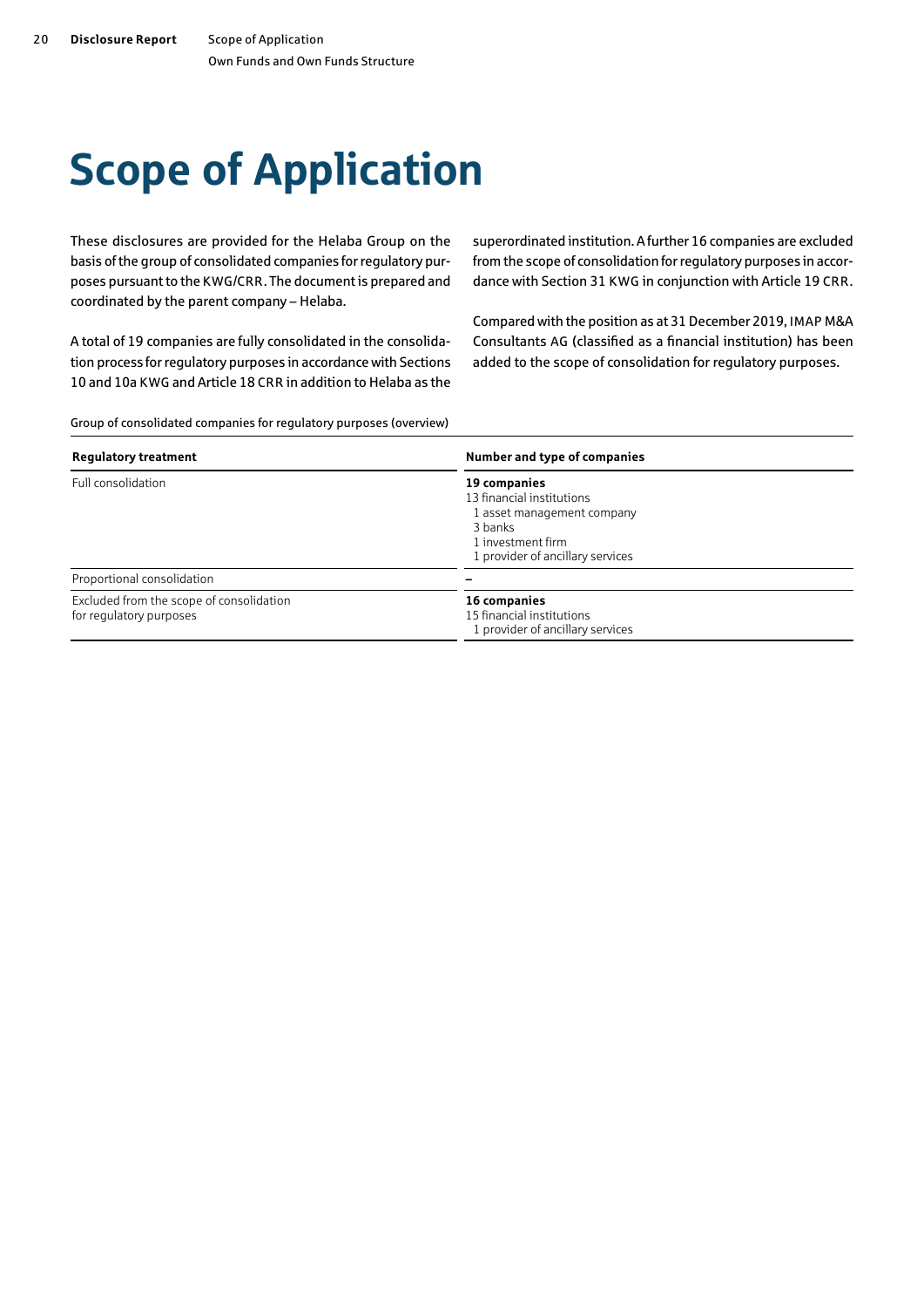# <span id="page-22-0"></span>Own Funds and Own Funds Structure

This section presents information about the Helaba Group's own funds and key figures together with a breakdown of the own funds requirements for each risk type in accordance with the COREP report under Pillar I as at 31 March 2020.

The regulatory own funds requirements and Helaba's own funds are based on financial reporting in accordance with IFRS. Since 1 January 2018, the figures have taken into account the new financial reporting requirements under IFRS 9.

|   | KM1 - The Helaba Group in figures                                                                               |           |            |           |           | in $\epsilon$ m |
|---|-----------------------------------------------------------------------------------------------------------------|-----------|------------|-----------|-----------|-----------------|
|   |                                                                                                                 | 31.3.2020 | 31.12.2019 | 30.9.2019 | 30.6.2019 | 31.3.2019       |
|   | <b>Composition of own funds for regulatory purposes</b>                                                         |           |            |           |           |                 |
| 1 | Common Equity Tier 1 capital                                                                                    | 8,032     | 8,483      | 8.367     | 8.468     | 8,075           |
|   | thereof: Regulatory adjustments                                                                                 | $-1,156$  | $-660$     | $-745$    | $-646$    | $-581$          |
|   | Additional Tier 1 capital                                                                                       | 564       | 670        | 670       | 670       | 670             |
|   | thereof: Regulatory adjustments                                                                                 | $-20$     | $-20$      | $-20$     | $-20$     | $-20$           |
| 2 | Tier 1 capital                                                                                                  | 8,597     | 9,153      | 9,037     | 9,138     | 8,744           |
|   | Tier 2 capital                                                                                                  | 2,286     | 2,229      | 2,275     | 2,318     | 2,357           |
|   | thereof: Regulatory adjustments                                                                                 | $-8$      | $-12$      | $-14$     | $-14$     | $-14$           |
| 3 | Own funds, total                                                                                                | 10,883    | 11,382     | 11,312    | 11,456    | 11,101          |
|   | Total risk exposure amount                                                                                      |           |            |           |           |                 |
| 4 | <b>Total RWAs</b>                                                                                               | 64.608    | 59,779     | 60,424    | 58,194    | 55,363          |
|   | <b>Capital ratios</b>                                                                                           |           |            |           |           |                 |
| 5 | Common Equity Tier 1 (CET1) capital ratio in %                                                                  | 12.43     | 14.19      | 13.85     | 14.55     | 14.58           |
| 6 | Tier 1 capital ratio in %                                                                                       | 13.31     | 15.31      | 14.96     | 15.70     | 15.79           |
| 7 | Total capital ratio in %                                                                                        | 16.85     | 19.04      | 18.72     | 19.69     | 20.05           |
|   | Additional Pillar 2 capital requirements                                                                        |           |            |           |           |                 |
|   | Additional SREP CET1 capital requirement in %                                                                   | 0.98      | 1.75       | 1.75      | 1.75      | 1.75            |
|   | Additional SREP AT1 capital requirement in %                                                                    | 0.33      |            |           |           |                 |
|   | Additional SREP T2 capital requirement in %                                                                     | 0.44      |            |           |           |                 |
|   | Total SREP capital requirement in % (TSCR)                                                                      | 9.75      | 9.75       | 9.75      | 9.75      | 9.75            |
|   | <b>Capital buffers</b>                                                                                          |           |            |           |           |                 |
| 8 | Capital conservation buffer in %                                                                                | 2.50      | 2.50       | 2.50      | 2.50      | 2.50            |
| 9 | Institution-specific countercyclical capital buffer in %                                                        | 0.05      | 0.12       | 0.12      | 0.09      | 0.10            |
|   | 10 Buffer for global/other systemically important institutions in %                                             | 1.00      | 1.00       | 1.00      | 1.00      | 1.00            |
|   | 11 Institution-specific buffer requirement in % (rows $8 + 9 + 10$ )                                            | 3.55      | 3.62       | 3.62      | 3.59      | 3.60            |
|   | 12 CET1 capital available for the buffers in %<br>(expressed as a percentage of the total risk exposure amount) | 7.31      | 9.31       | 8.96      | 9.70      | 9.79            |
|   | Leverage ratio                                                                                                  |           |            |           |           |                 |
|   | 13 Leverage ratio total exposure measure                                                                        | 220,074   | 205,434    | 216,101   | 214,156   | 190,352         |
|   | 14 Leverage ratio in %                                                                                          | 3.91      | 4.46       | 4.18      | 4.27      | 4.59            |

Common Equity Tier 1 capital declined by approximately € 450 m compared with the figure as at 31 December 2019, to € 8,032 m. The change over the first three months of the current year was largely attributable to market movements as a result of the COVID-19 pandemic. These movements have led to temporary fluctuations in measurements, which have had an adverse impact on earnings in the first quarter. At the same time, there

has been a rise in own funds deductions in connection with prudent measurement as a consequence of extreme volatility in capital markets. In addition, the "regulatory adjustments" include the result of the rise in the (positive) effect from Helaba's own credit standing, which is eliminated for regulatory purposes.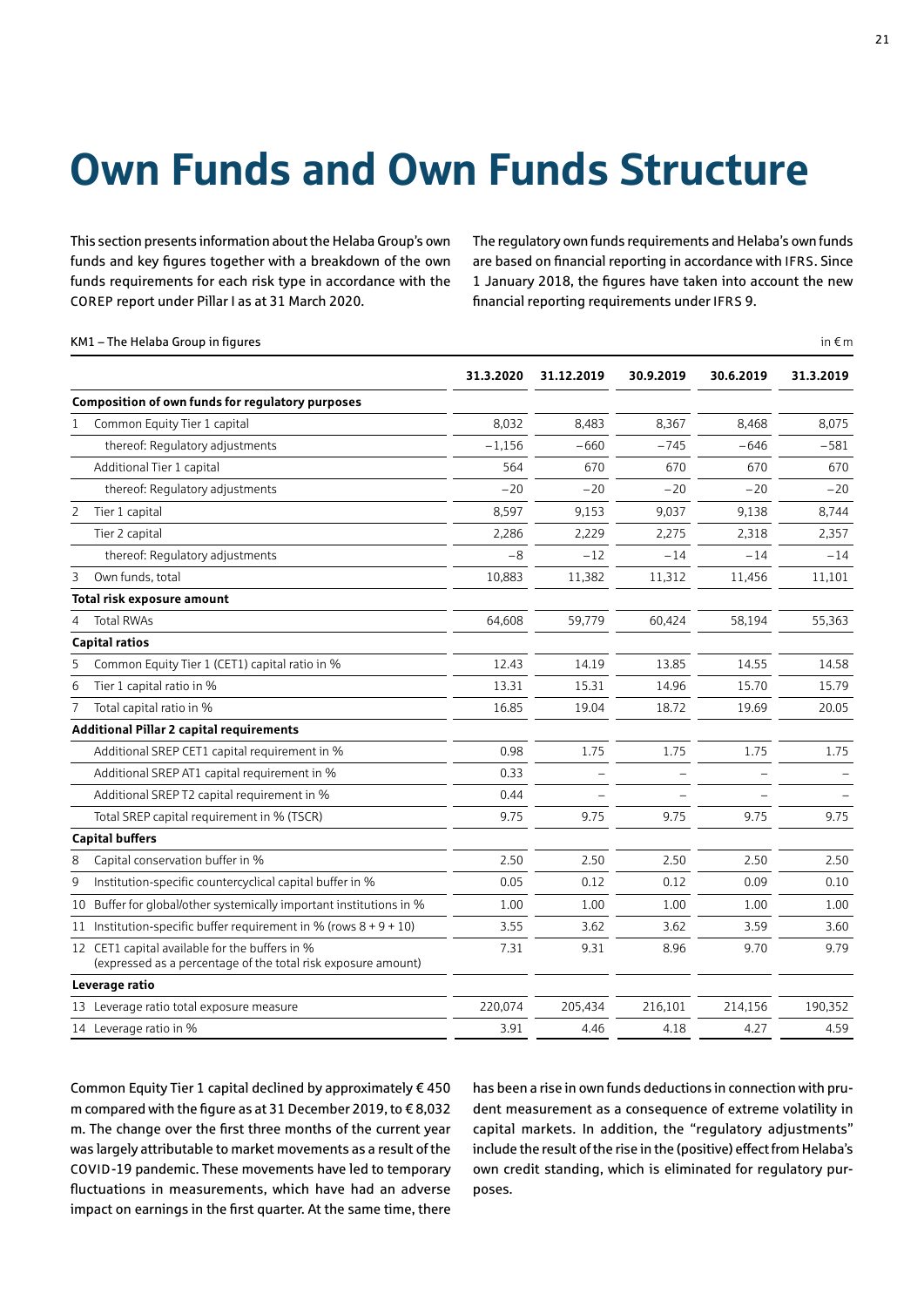Total own funds as at 31 March 2020 decreased by approximately € 500 m compared with the figure as at the end of 2019 as a result of effects due to the residual maturity amortisation on Tier 2 capital instruments.

Owing to the exceptional circumstances resulting from the COVID-19 pandemic, the ECB no longer requires the 2020 Pillar II capital requirement derived from the Supervisory Review and Evaluation Process (SREP) to be held exclusively in the form of Common Equity Tier 1 capital, which has been the case to date; instead, some of it can be held in the form of Additional Tier 1 capital and Tier 2 capital. The Helaba Group had a comfortable capital position as at 31 March 2020, consisting of a Tier 1 capital ratio of 13.31 % and a Common Equity Tier 1 capital ratio of 12.43 %. As at the disclosure reporting date, these ratios also meant that the Group satisfied the additional Pillar II capital requirement (P2R) and capital guidance (P2G) arising from the SREP.

Various country-related countercyclical capital buffer rates have been adjusted by national supervisory authorities as part of measures implemented to address the impact from the COVID-19 pandemic. As a consequence of these adjustments, Helaba's institution-specific countercyclical capital buffer rate has been reduced by 0.07 percentage points.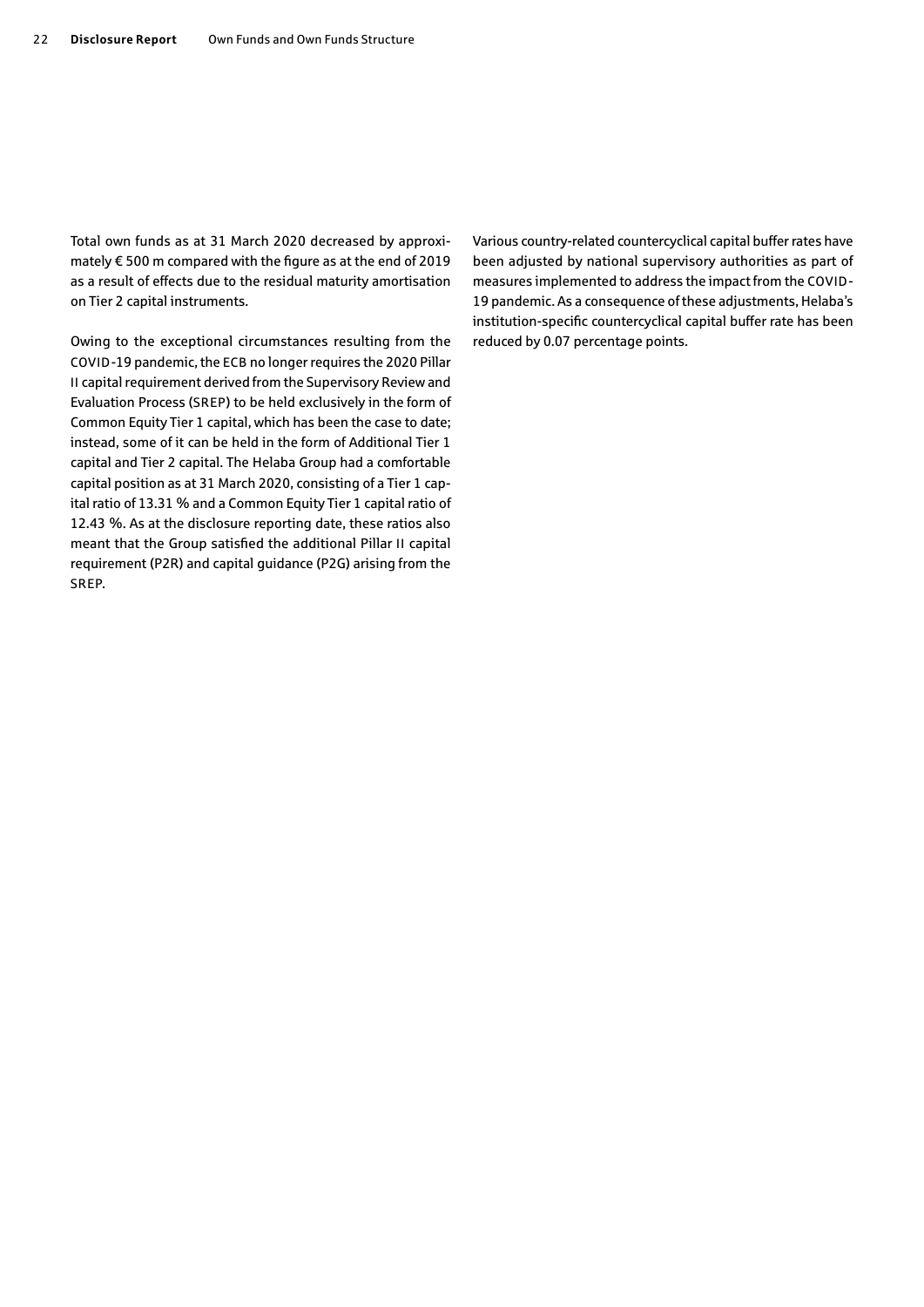### <span id="page-24-0"></span>Capital adequacy

The table below shows the RWAs and own funds requirements broken down by risk type.

Since 1 January 2020, Helaba has used solely external ratings from Moody's Investors Service and Standard&Poor's (the latter only at FSP) to calculate the own funds requirements for default risk exposures under the standardised approach (CRSA). The rating agencies are nominated for all CRSA exposure classes. When calculating the own funds requirements in relation to securitisations, reference is made to other agencies as well.

#### EU OV1 – Overview of RWAs in  $\epsilon$  m

|                                                  |                |                                                                                                          |           | <b>RWAs</b> | Own funds<br>requirement |
|--------------------------------------------------|----------------|----------------------------------------------------------------------------------------------------------|-----------|-------------|--------------------------|
|                                                  |                |                                                                                                          | 31.3.2020 | 31.12.2019  | 31.3.2020                |
|                                                  |                | 1 Credit risk (excluding CCR)                                                                            | 52,221    | 49,505      | 4,178                    |
| Article 438 (c), (d)                             | $\overline{2}$ | Of which standardised approach (CRSA)                                                                    | 5,999     | 5,793       | 480                      |
| Article 438 (c), (d)                             | 3              | Of which the foundation IRB (FIRB) approach                                                              | 43,879    | 41,422      | 3,510                    |
| Article 438 (c), (d)                             | 4              | Of which the advanced IRB (AIRB) approach                                                                | 1,159     | 1,117       | 93                       |
| Article 438 (d)                                  | 5              | Of which equity IRB under the simple risk-weighted approach<br>or the IMA                                | 1,184     | 1,174       | 95                       |
| Article 107, Article<br>438 (c), (d)             | 6              | Counterparty credit risk (CCR)                                                                           | 2,696     | 2,114       | 216                      |
| Article 438 (c), (d)                             | $\overline{7}$ | Of which mark to market                                                                                  | 1,793     | 1,355       | 143                      |
| Article 438 (c), (d)                             | 8              | Of which original exposure                                                                               |           |             |                          |
|                                                  | 9              | Of which standardised approach                                                                           |           |             |                          |
|                                                  | 10             | Of which internal model method (IMM)                                                                     |           |             |                          |
| Article 438 (c), (d)                             | 11             | Of which contributions to the default fund of a CCP                                                      | 55        | 48          | $\overline{4}$           |
| Article 438 (c), (d)                             | 12             | Of which CVA                                                                                             | 847       | 712         | 68                       |
| Article 438 (e)                                  | 13             | Settlement risk                                                                                          | $\Omega$  | $\Omega$    | $\overline{0}$           |
| Article 449 (o), (i)                             | 14             | Securitisation exposures in the banking book (after the cap)                                             | 2,133     | 1,699       | 171                      |
|                                                  | 15             | Of which IRB approach                                                                                    |           | 631         | $\overline{\phantom{m}}$ |
|                                                  | 16             | Of which supervisory formula approach (SFA)                                                              |           | 356         |                          |
|                                                  | 17             | Of which internal assessment approach (IAA)                                                              |           | 262         |                          |
|                                                  | 18             | Of which standardised approach                                                                           |           | 999         |                          |
|                                                  |                | Of which risk-weighted credit risk exposures:<br>securitisation exposures (revised securitisation rules) | 2,133     | 68          | 171                      |
|                                                  |                | Of which SEC-IRBA                                                                                        | 650       |             | 52                       |
|                                                  |                | Of which SEC-ERBA (including SEC-IAA)                                                                    | 966       | 38          | 77                       |
|                                                  |                | Of which SEC-SA                                                                                          | 518       | 30          | 41                       |
| Article 438 (e)                                  | 19             | Market risk                                                                                              | 4,079     | 3,006       | 326                      |
|                                                  | 20             | Of which standardised approach                                                                           | 1,722     | 1,312       | 138                      |
|                                                  | 21             | Of which internal model method (IMM)                                                                     | 2,357     | 1,694       | 189                      |
| Article 438 (e)                                  | 22             | Large exposures                                                                                          |           |             |                          |
| Article 438 (f)                                  | 23             | Operational risk                                                                                         | 3,420     | 3,397       | 274                      |
|                                                  | 24             | Of which basic indicator approach                                                                        |           |             |                          |
|                                                  | 25             | Of which standardised approach                                                                           | 3,420     | 3,397       | 274                      |
|                                                  | 26             | Of which advanced measurement approaches                                                                 |           |             |                          |
| Article 437 (2),<br>Article 48 and<br>Article 60 | 27             | Amounts below the thresholds for deduction<br>(subject to 250 % risk weight)                             | 58        | 58          | 5                        |
| Article 500                                      | 28             | Adjustment for Basel I floor                                                                             |           |             |                          |
|                                                  | 29             | <b>Total</b>                                                                                             | 64,608    | 59,779      | 5,169                    |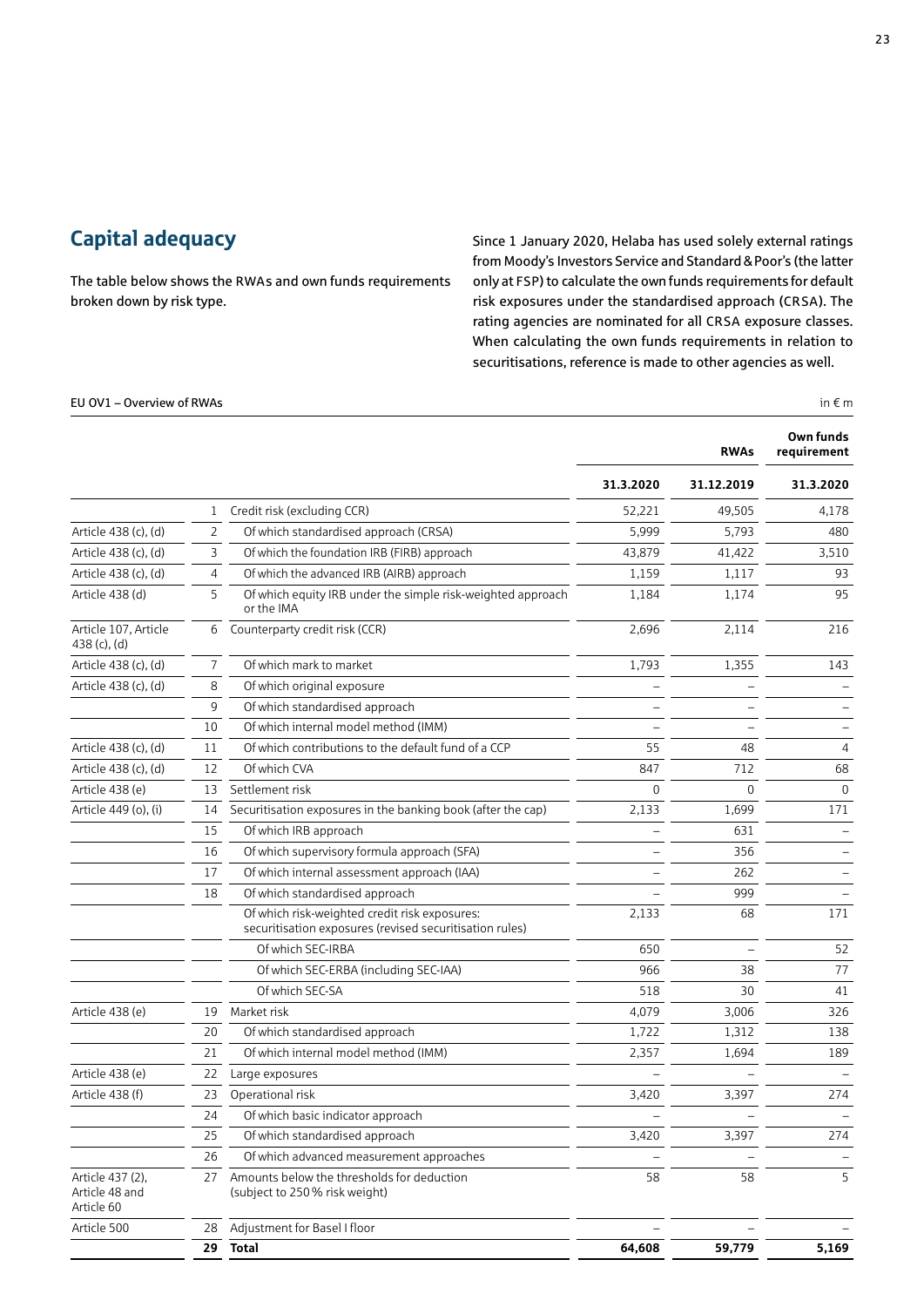As a result of the end of the grandfathering provisions on 1 January 2020 for securitisation exposures under the revised securitisation rules (Regulation (EU) 2017/2401 amending the CRR), all securitisation exposures in the above table are reported as at the latest disclosure reporting date using the new securitisation approaches (SEC-IRBA, SEC-ERBA (including SEC-IAA) and SEC-SA). From this reporting date, rows 15-18 have no longer been populated because they no longer apply for regulatory purposes.

The following table (as at 31 March 2020) is provided in addition to the differentiated presentation of RWAs in accordance with the requirements in EBA/GL/2016/11 in order to ensure that the requirements of Article 438 CRR are satisfied in full.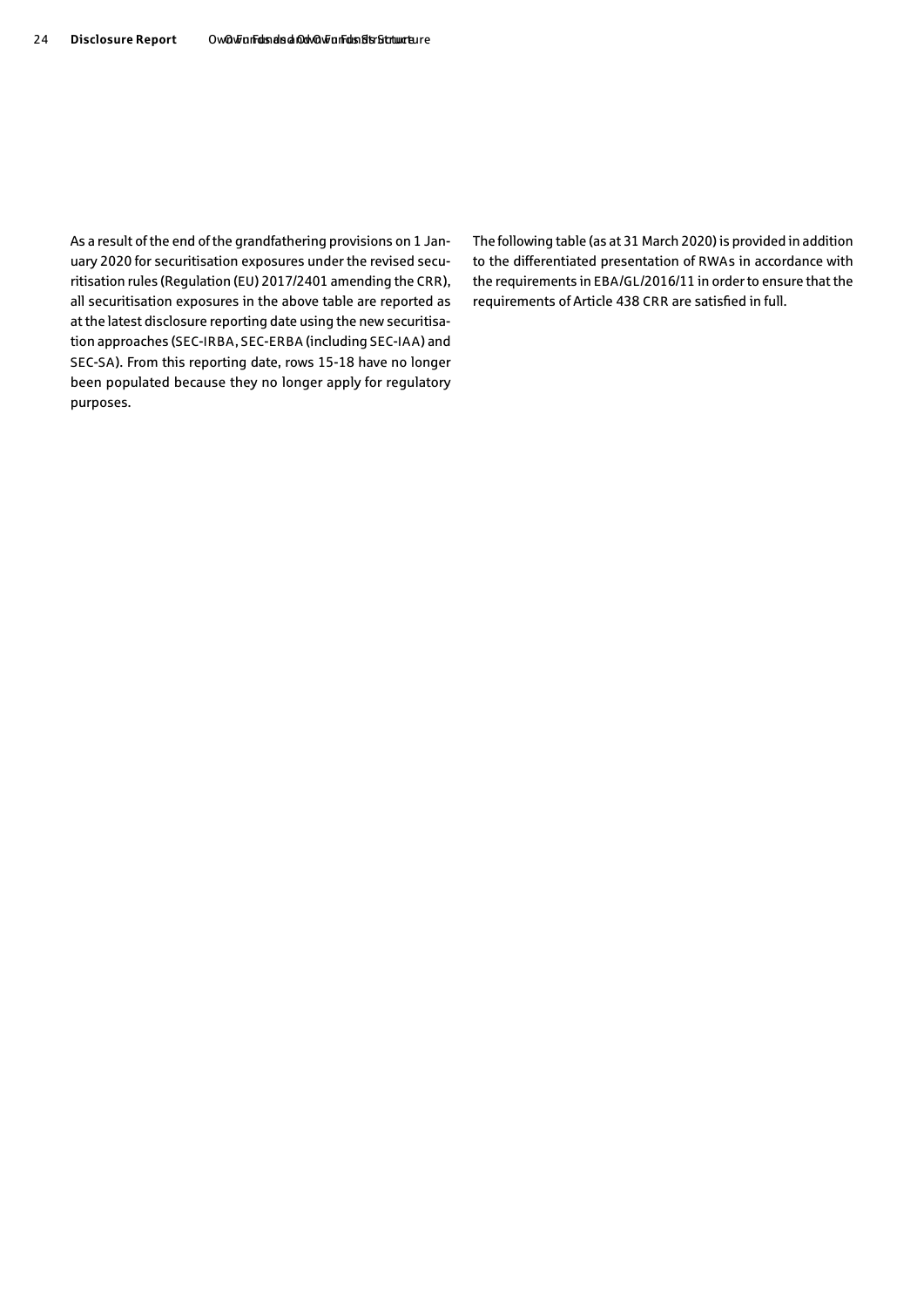#### Article 438 CRR – Overview of RWAs by exposure class

| ×<br>۰, |  |
|---------|--|
|         |  |
|         |  |

|                                                                          | <b>RWAs</b>  | Own funds requirement |
|--------------------------------------------------------------------------|--------------|-----------------------|
| FIRB - Central governments or central banks                              | 2,581        | 206                   |
| FIRB - Institutions                                                      | 3,846        | 308                   |
| FIRB - Corporates                                                        | 37,822       | 3,026                 |
| thereof: Specialised lending exposures                                   | 19,599       | 1,568                 |
| thereof: SME                                                             | 2,059        | 165                   |
| thereof: Other                                                           | 16,163       | 1,293                 |
| AIRB - Retail                                                            | 1,159        | 93                    |
| Secured by real estate                                                   | 630          | 50                    |
| thereof: SME                                                             | 163          | 13                    |
| thereof: Non-SME                                                         | 467          | 37                    |
| Qualifying revolving                                                     | 38           | 3                     |
| Other                                                                    | 491          | 39                    |
| thereof: SME                                                             | 95           | 8                     |
| thereof: Non-SME                                                         | 396          | 32                    |
| IRBA equity exposures                                                    | 1,805        | 144                   |
| thereof: Simple risk-weight approach                                     | 1,184        | 95                    |
| Private equity exposures in sufficiently diversified portfolios (190 %)  | 1,164        | 93                    |
| Exchange traded equity exposures (290 %)                                 |              |                       |
| Other equity exposures (370 %)                                           | 20           | $\overline{2}$        |
| thereof: PD/LGD approach                                                 | 569          | 46                    |
| thereof: Risk-weighted equities                                          | 51           | $\overline{4}$        |
| Other non-credit-obligation assets                                       | 654          | 52                    |
| <b>Total IRB approach</b>                                                | 47,866       | 3,829                 |
| Central governments or central banks                                     | 23           | $\overline{2}$        |
| Regional governments or local authorities                                | 154          | 12                    |
| Public-sector entities                                                   | 217          | 17                    |
| Multilateral development banks                                           |              |                       |
| International organisations                                              |              |                       |
| Institutions                                                             | 326          | 26                    |
| Corporates                                                               | 2,293        | 183                   |
| Retail                                                                   | 140          | 11                    |
| Exposures secured by real estate                                         | 635          | 51                    |
| Exposures in default                                                     | 42           | 3                     |
| Higher risk categories                                                   | 941          | 75                    |
| Covered bonds                                                            | $\mathbf{1}$ | 0                     |
| Exposures to institutions and corporates with a short-term credit rating |              |                       |
| Collective investment undertakings (CIU)                                 | 20           | $\overline{2}$        |
| Equity exposures                                                         | 1,159        | 93                    |
| Other exposures                                                          | 256          | 20                    |
| <b>Total standardised approach (CRSA)</b>                                | 6,207        | 497                   |
| Total                                                                    | 54,073       | 4,326                 |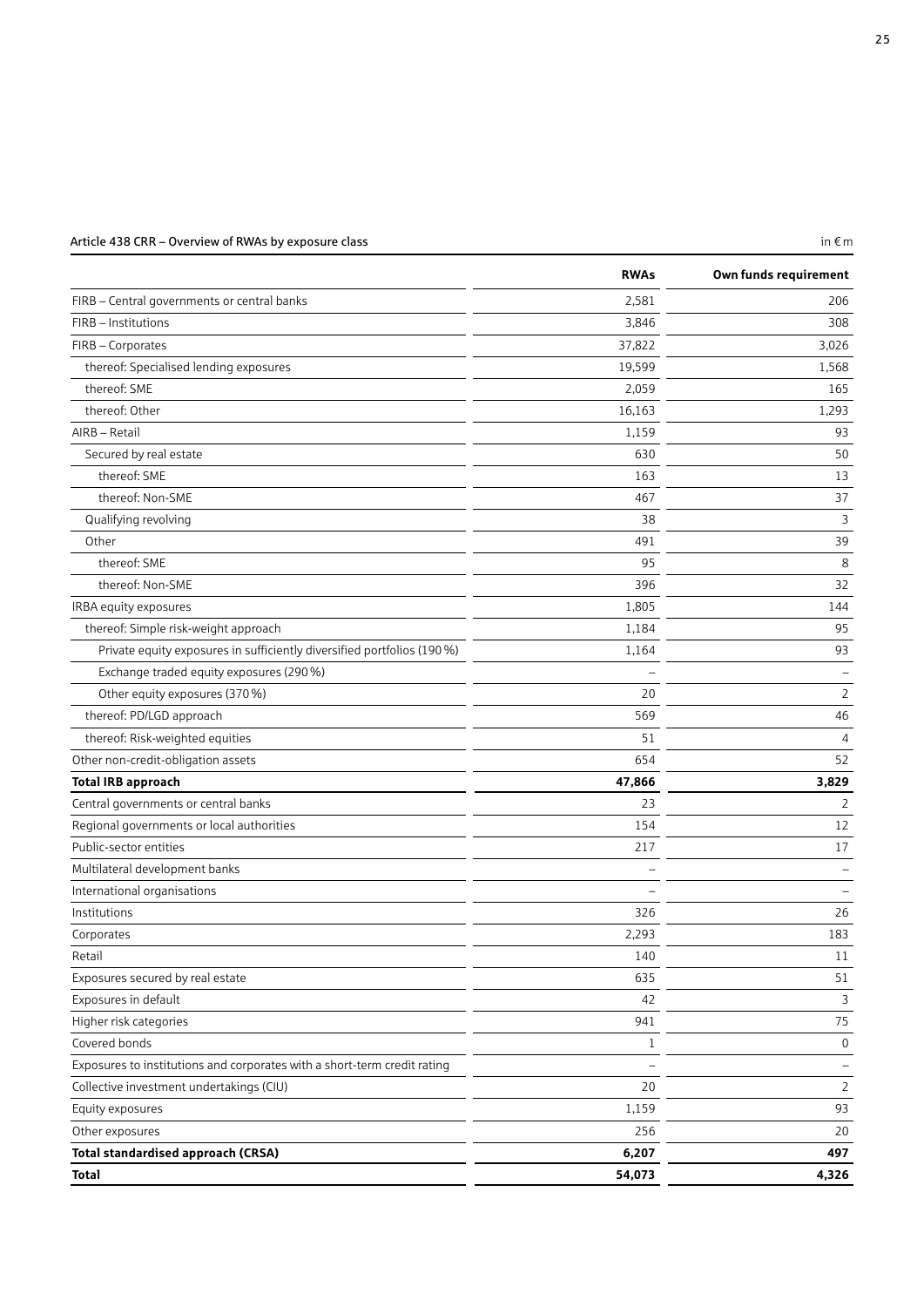There were no own funds requirements on the reporting date for trading book activities of the Helaba Group in relation to large exposures above the limits set out in Articles 395 to 401 CRR.

The total RWAs rose by around  $\epsilon$  4.8 bn compared with the previous quarter. This increase resulted from default risk (up by € 3.6 bn) and market risk (up by  $\in$  1.1 bn).

The rise in default risk was evident predominantly in the IRB exposure classes "Central governments or central banks" (up by € 0.7 bn), "Corporates – Specialised lending exposures" (up by € 1.1 bn), "Corporates – Other" (up by € 0.7 bn) and in the "Securitisations" exposure class (up by  $\epsilon$  0.4 bn) and was mainly attributable to business-related changes (including new business) as well as changes in ratings (up by  $\epsilon$  0.4 bn).

In addition to the reasons specified above, the changes in the IRB approach also included the effect from the new definitions of default specified by the ECB for two IRB rating models (leading to an increase of  $\epsilon$  145 m).

The "Securitisations" exposure class reflects not only business-related changes but also the end of the grandfathering provisions noted below the table EU OV1 – Overview of RWAs.

The higher RWAs from market risk were attributable to a rise in specific interest rate risk (up by  $\epsilon$  0.4 bn) and in the internal model (up by  $\notin$  0.7 bn).

Within specific interest rate risk, the increase in RWAs was mainly accounted for by new business related to index credit default swaps (CDSs). The rise in RWAs under the internal model was primarily attributable to changes in exposures in connection with normal trading activities and to other effects. Further details on the changes in RWAs in the internal model can be found in the "Market Risk" section.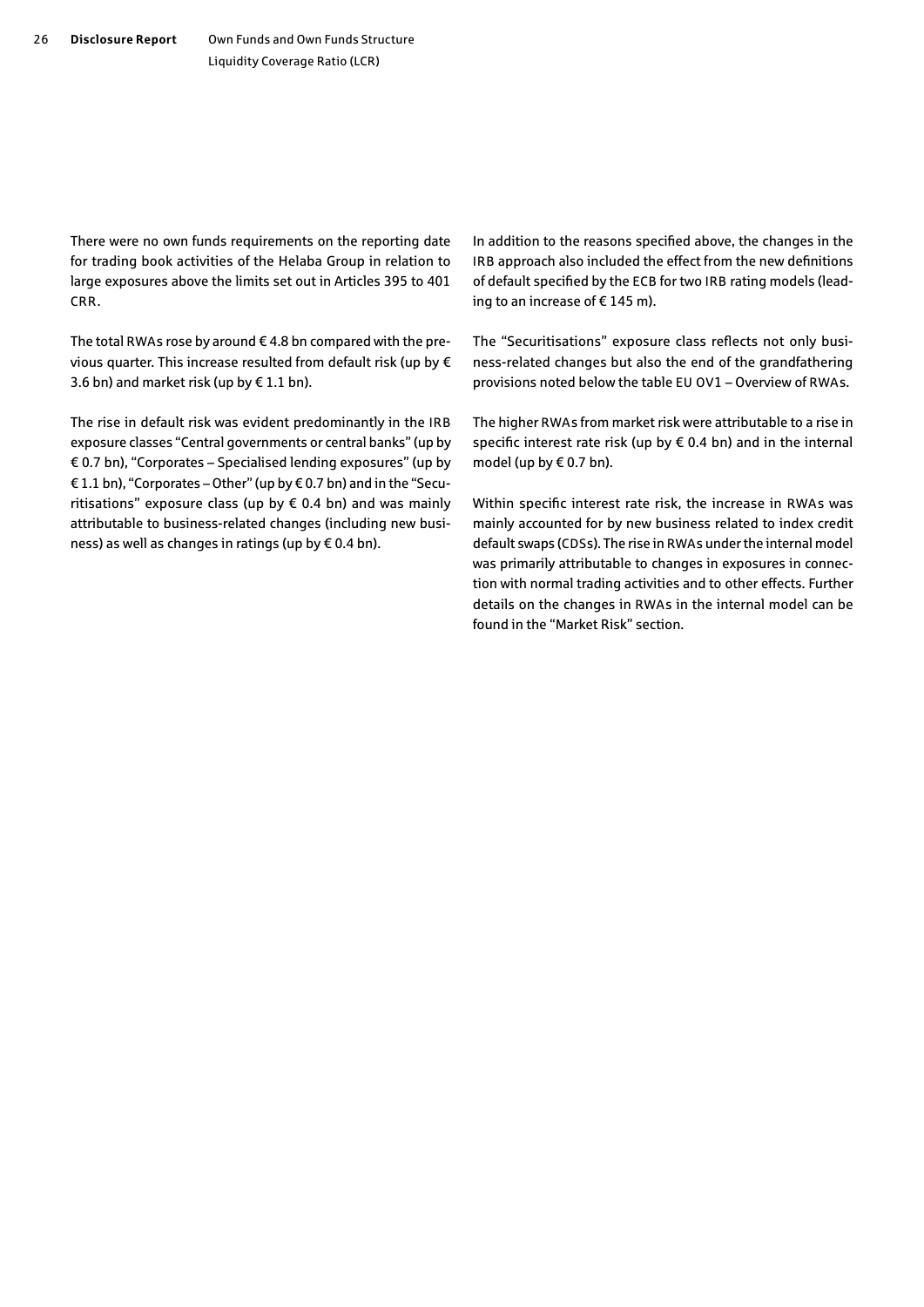# <span id="page-28-0"></span>Liquidity Coverage Ratio (LCR)

The LCR is a regulatory measure of liquidity available at short notice and banks are required to comply with a specified minimum ratio. In order to satisfy the minimum ratio of 100 %, a bank's available, liquid assets must, for a period of 30 days, be greater than the forecast cumulative net cash outflows in a serious stress scenario (which may assume, for example, the withdrawal of a certain level of customer deposits with a simultaneous loss of unsecured funding). The disclosures relating to the LCR are published in accordance with Article 435 CRR and EBA guidelines EBA/GL/2017/01.

Helaba uses an internal liquidity adequacy assessment process (ILAAP) to ensure that it has adequate liquidity available at all times and that its short- and medium-term funding is sound. This process identifies, measures and monitors all material liquidity and funding risks and facilitates corrective action in good time to avoid a liquidity squeeze, where necessary. The process also includes liquidity stress tests, contingency planning and an independent validation of risk quantification methods. The Board of Managing Directors is responsible for ensuring that the ILAAP is underpinned by a robust system of governance. The ILAAP forms an integral component of the management framework and consists of both economic and normative perspectives.

Internal thresholds (risk appetite and risk tolerance) have been set for the LCR as part of the Bank's risk appetite framework (RAF). These internal thresholds are well above the minimum regulatory requirements of 100 %. Both the minimum regulatory requirements and the internal thresholds were complied with at all times during the reporting period.

The ECB and BaFin have introduced various regulatory measures in connection with the COVID-19 pandemic. Currently, the Bank is not making use of any exemptions in relation to liquidity. The average liquidity coverage ratio once again underwent only minor fluctuations in the reporting period, underlining Helaba's conservative risk profile and sound liquidity position.

#### EU LIQ1 – LCR

| <b>LCR Disclosure Template</b>                                     |           |           |            |                             |
|--------------------------------------------------------------------|-----------|-----------|------------|-----------------------------|
| Scope of consolidation<br>Consolidated<br>Currency and units<br>€m |           |           |            | <b>TOTAL ADJUSTED VALUE</b> |
| Quarter ending on                                                  | 30.6.2019 | 30.9.2019 | 31.12.2019 | 31.3.2020                   |
| Number of data points used in the calculation of averages          | 12        | 12        | 12         | 12                          |
|                                                                    | 050       | 060       | 070        | 080                         |
| <b>Liquidity buffer</b><br>21                                      | 35,204    | 36,273    | 37,251     | 37,962                      |
| <b>TOTAL NET CASH OUTFLOWS</b><br>22                               | 21,825    | 22,029    | 20,954     | 21,761                      |
| Liquidity coverage ratio (%)<br>23                                 | 161.82    | 165.00    | 179.41     | 176.44                      |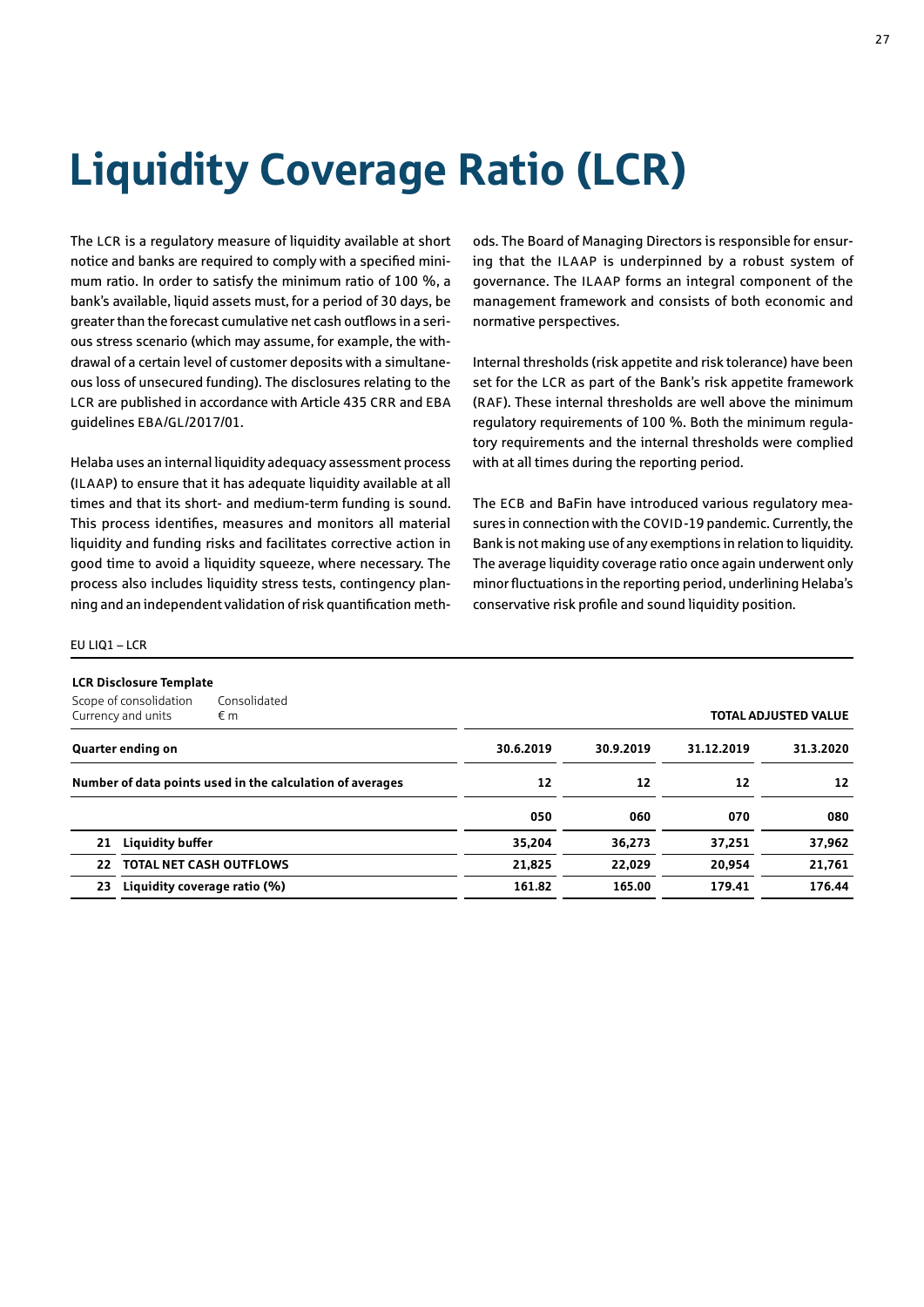### Market Risk

# <span id="page-29-0"></span>Credit Risk

### Credit risk and credit risk mitigation in the IRB Approach

In December 2006, Helaba received approval from the German Federal Financial Supervisory Authority (BaFin) to use the Foundation Internal Ratings-Based (FIRB) Approach as specified in the German Solvency Regulation (Solvabilitätsverordnung – SolvV); this approval covered both the Helaba Group and Helaba Bank. The parameters laid down in the Foundation Approach for internal ratings have been applied for both regulatory capital backing and internal management purposes since 1 January 2007. The approval of the rating model for aircraft finance in December 2010 marked the completion of the regulatory audits in relation to the use of the internal rating models for the FIRBA and thus the full delivery of the IRBA implementation plan. The AIRB Approach has been applied for the retail portfolio of the subsidiary FSP since the second quarter of 2008. In 2013, LBS became the first Bausparkasse to gain permission to use the "LBS-Kunden-Scoring" rating model and the LGD model devised by Sparkassen Rating- und Risikosysteme GmbH (S-Rating) in the AIRB Approach for retail exposures.

The changes in RWAs for credit risk exposures under the IRB Approach between 31 December 2019 and 31 March 2020 are presented below.

| EU CR8 – IRB approach: RWA flow statements of credit risk exposures under the IRB approach | in $\epsilon$ m |
|--------------------------------------------------------------------------------------------|-----------------|
|                                                                                            |                 |

|              |                                        | a           | b                     |
|--------------|----------------------------------------|-------------|-----------------------|
|              |                                        | <b>RWAs</b> | Own funds requirement |
|              | RWAs at previous quarter-end           | 43,764      | 3,501                 |
| $\mathbf{2}$ | Asset size                             | 1,966       | 157                   |
| 3.           | Asset quality                          | 352         | 28                    |
| 4            | Model updates/changes                  | 97          | 8                     |
| 5            | Methodology and policy changes         |             |                       |
| 6            | Acquisitions and disposals             |             |                       |
|              | Foreign exchange movements             | 96          | 8                     |
| 8            | Other                                  | $-1$        | $\Omega$              |
| 9            | RWAs at the end of the current quarter | 46,274      | 3,702                 |

In the table above, the changes in RWAs are broken down for each of the key RWA drivers:

- Asset size: changes in the carrying amount due, among other factors, to new or discontinued business or changes in the portfolio
- Asset quality: changes related to credit ratings and credit risk mitigation
- Model updates/changes: model adjustments in internal rating methods (including implementation of new rating models, changes to the scope of application and changes resulting from the elimination of any weaknesses identified in models)
- Methodology and policy changes: new regulatory requirements, discontinuation of transitional provisions and the like
- Acquisitions and disposals: changes based on the group of consolidated companies for regulatory purposes
- Foreign exchange movements: changes in exchange rates for foreign currency transactions
- Other: includes all other changes that cannot be attributed to the categories above

As at 31 March 2020, the model updates/changes also included the effect from the new definitions of default specified by the ECB for two IRB rating models.

The foreign exchange movement arose principally from transactions in US dollars; some of the movements related to US dollars were offset by countervailing movements in sterling.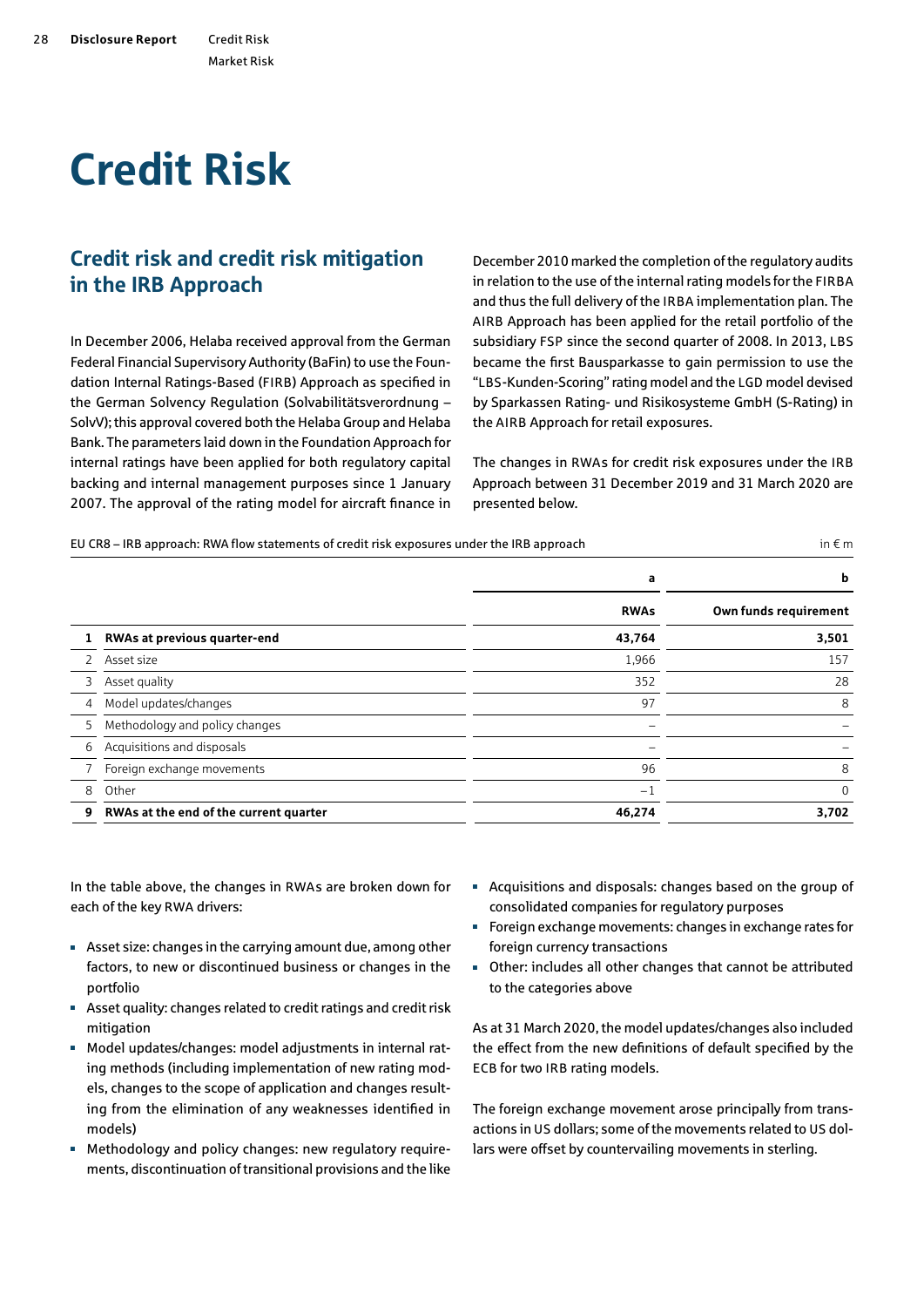# <span id="page-30-0"></span>Market Risk

### Internal model

All market risks are quantified every day using a money-at-risk (MaR) method backed up by stress tests and sensitivity analyses. The MaR specifies what is deemed, with a certain confidence level, to be the upper threshold of the potential loss of a portfolio or position due to market fluctuations within a prescribed holding period.

Helaba calculates the regulatory own funds required for the general interest rate risk using an internal model in accordance with the CRR for Helaba Bank. This model, which consists of the risk measurement systems MaRC² (linear interest rate risk) and ELLI (interest rate option risk), has been approved by the banking supervisor.

The changes in RWAs under the internal model between 31 December 2019 and 31 March 2020 are presented below.

#### EU MR2-B – Market risk under the IMA in  $\epsilon$  m

|    |                                                  | a          | b           | C          | d                                                             | e     | f            | g                                |
|----|--------------------------------------------------|------------|-------------|------------|---------------------------------------------------------------|-------|--------------|----------------------------------|
|    |                                                  | <b>VaR</b> | <b>sVaR</b> | <b>IRC</b> | Internal<br>model for<br>correlation<br>trading<br>activities | Other | <b>RWAs</b>  | Own<br>funds<br>require-<br>ment |
| 1  | RWAs at previous quarter-end                     | 913        | 781         |            |                                                               |       | 1,694        | 136                              |
| 1a | Regulatory adjustments <sup>1)</sup>             | 662        | 507         |            |                                                               |       | 1,170        | 94                               |
| 1b | RWAs at previous quarter-end<br>(end of the day) | 251        | 274         |            |                                                               |       | 525          | 42                               |
| 2  | Movement in risk levels                          | $-33$      | $-26$       |            |                                                               |       | $-59$        | $-5$                             |
| 3  | Model updates/changes                            | $-1$       | $-0$        |            |                                                               |       | $-1$         | $-0$                             |
| 4  | Methodology and policy changes                   |            |             |            |                                                               |       |              |                                  |
| 5  | Acquisitions and disposals                       |            |             |            |                                                               |       |              |                                  |
| 6  | Foreign exchange movements                       | 0          | $-0$        |            |                                                               |       | <sup>0</sup> | $\Omega$                         |
| 7  | Other                                            | 102        | 66          |            |                                                               |       | 168          | 13                               |
| 8а | RWAs at current quarter-end<br>(end of the day)  | 320        | 314         |            |                                                               |       | 633          | 51                               |
| 8b | Regulatory adjustments <sup>1)</sup>             | 719        | 1,004       |            |                                                               |       | 1,724        | 138                              |
| 8  | RWAs at the end of the current quarter           | 1,039      | 1,318       |            |                                                               |       | 2,357        | 189                              |

<sup>1)</sup> Shows the difference between previous quarter RWAs and previous quarter RWAs (end of day), and current RWAs and current RWAs (end of day).

The changes in RWAs compared with the previous quarter are mainly attributable to changes in exposures in normal trading activities and to other effects. The other effects include changes attributable to movements in market interest rates, regular monthly updates of the statistical parameters for the MaR as well as a switch in the periods used for the crisis scenario in the stressed MaR. In accordance with the exemptions issued by the EBA in connection with the COVID-19 pandemic, the qualitative add-on factor has not been included in the calculation of the RWAs. At the same time, the add-on factor has increased as a result of a greater number of back-testing outliers.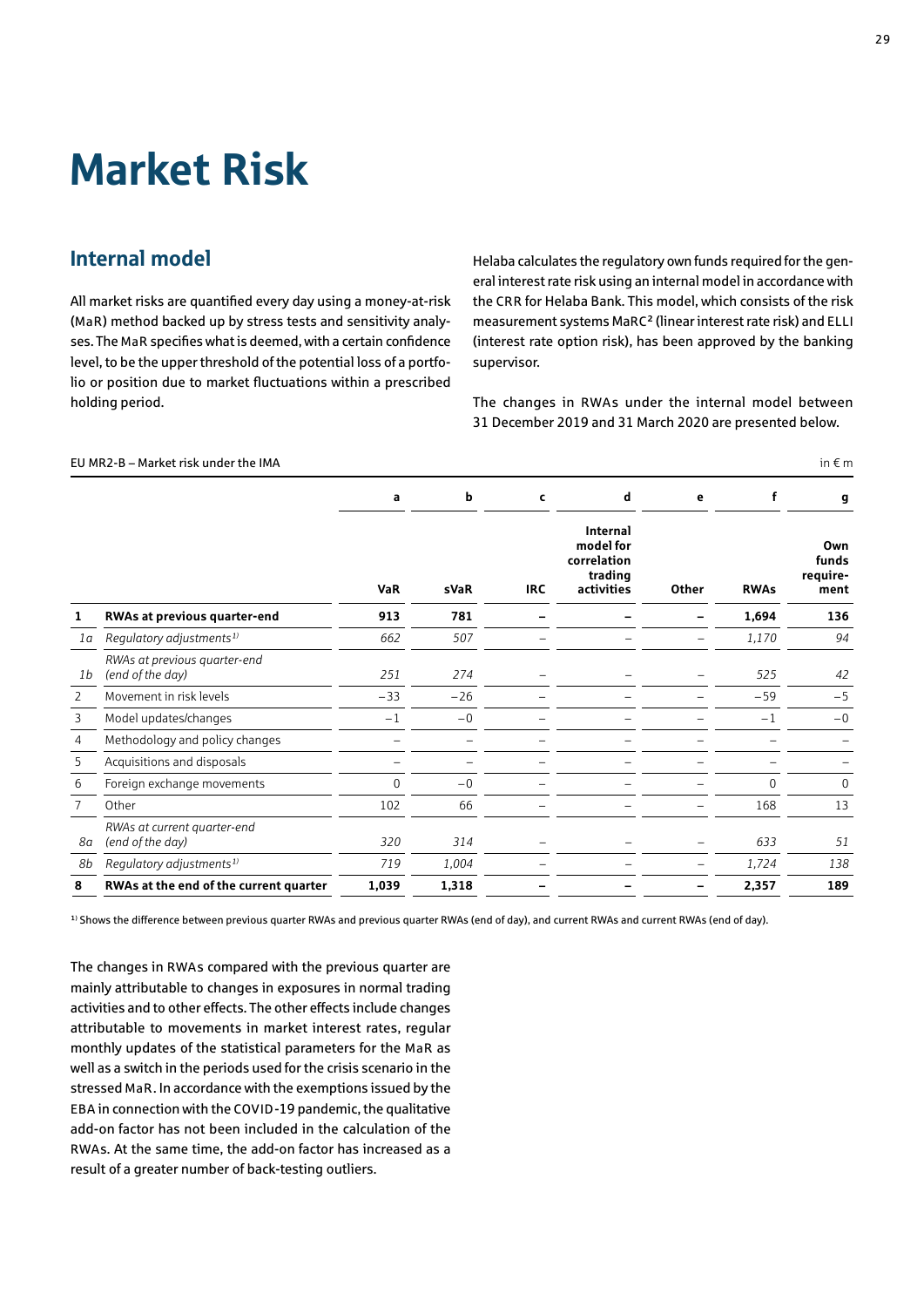# <span id="page-31-0"></span>Annex

## List of Abbreviations

| Abbreviation  | <b>Definition</b>                                                                                |
|---------------|--------------------------------------------------------------------------------------------------|
| <b>AIRB</b>   | Advanced IRB                                                                                     |
| AT1           | Additional Tier 1 capital                                                                        |
| <b>BaFin</b>  | German Federal Financial Supervisory Authority (Bundesanstalt für Finanzdienstleistungsaufsicht) |
| <b>CCF</b>    | Credit conversion factor                                                                         |
| CCP           | Central counterparty (CCP)                                                                       |
| <b>CCR</b>    | Counterparty credit risk (CCR)                                                                   |
| CDS           | Credit default swap                                                                              |
| CET1          | Common Equity Tier 1 capital                                                                     |
| CIU           | Collective investment undertakings (CRSA exposure class)                                         |
| COREP         | Common solvency ratio reporting                                                                  |
| <b>CRR</b>    | Capital Requirements Regulation                                                                  |
| CRSA          | Credit Risk Standardised Approach                                                                |
| <b>CVA</b>    | Credit valuation adjustment                                                                      |
| DoD           | Definition of default (new definitions of default issued by the ECB for two IRB rating models)   |
| EBA           | European Banking Authority                                                                       |
| ECB           | European Central Bank                                                                            |
| <b>ELLI</b>   | Risk measurement system (interest rate option risk)                                              |
| <b>FINREP</b> | Financial reporting                                                                              |
| <b>FIRB</b>   | Foundation IRB                                                                                   |
| <b>FSP</b>    | Frankfurter Sparkasse                                                                            |
| G-SIB/G-SII   | Global systemically important banks/Global systemically important institutions                   |
| <b>IAA</b>    | Internal Assessment Approach for Securitisations                                                 |
| <b>IFRS</b>   | International Financial Reporting Standards                                                      |
| <b>ILAAP</b>  | Internal Liquidity Adequacy Assessment Process                                                   |
| IMA           | Internal models for market risk                                                                  |
| <b>IRB</b>    | Internal Ratings-Based (Approach) (FIRB/AIRB)                                                    |
| <b>IRC</b>    | Internal model for the incremental default and migration risk charge                             |
| <b>KWG</b>    | German Banking Act (Kreditwesengesetz)                                                           |
| LBS           | Landesbausparkasse Hessen-Thüringen                                                              |
| <b>LCR</b>    | Liquidity Coverage Ratio                                                                         |
| <b>LGD</b>    | Loss Given Default                                                                               |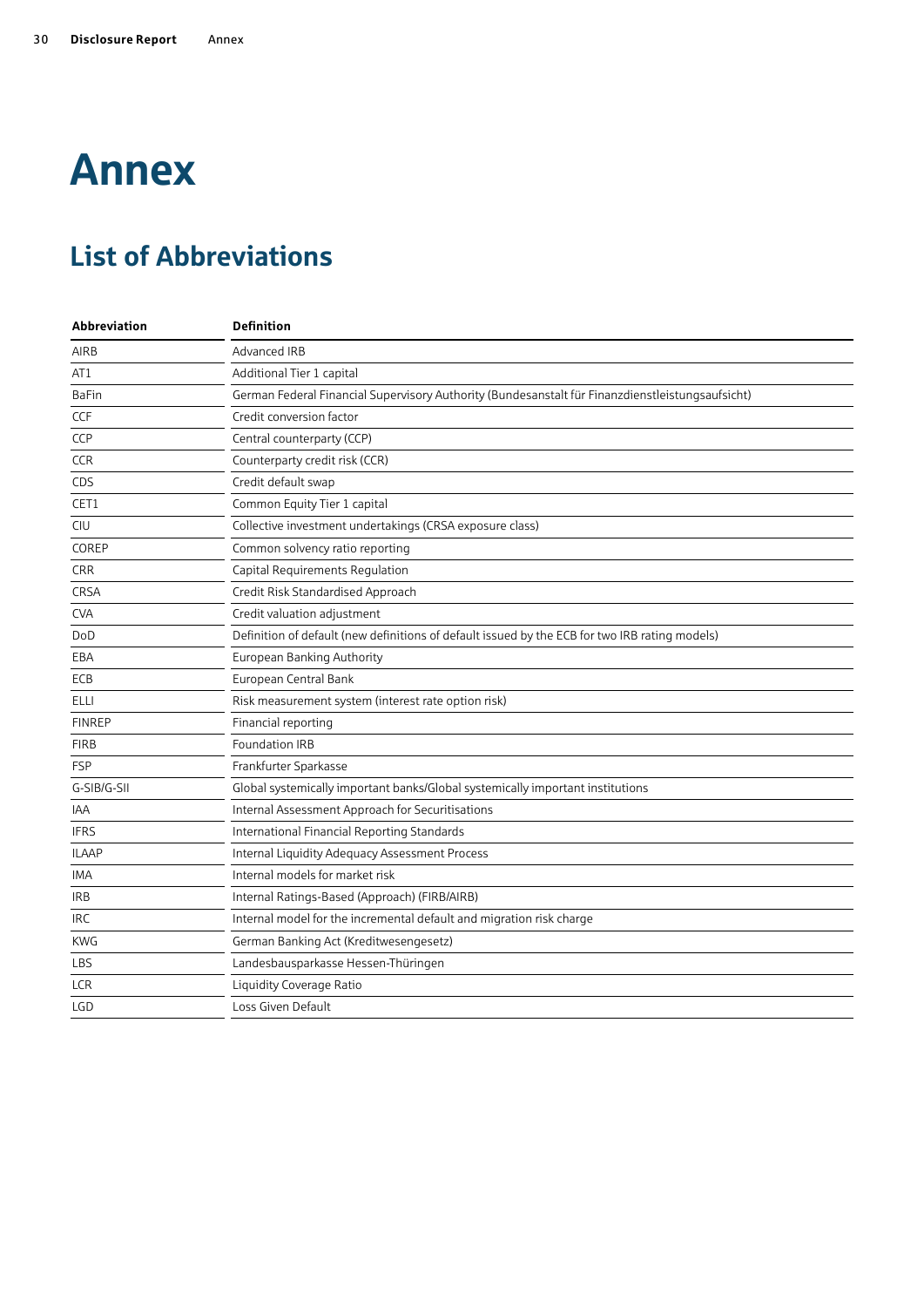| Abbreviation      | <b>Definition</b>                                   |
|-------------------|-----------------------------------------------------|
| MaR/VaR           | Money-at-risk/value-at-risk                         |
| MaRC <sup>2</sup> | Risk measurement system (linear interest rate risk) |
| <b>NPL</b>        | Non-performing loans                                |
| PD                | Probability of default                              |
| P <sub>2</sub> G  | Additional Pillar 2 capital quidance                |
| P <sub>2R</sub>   | Additional Pillar 2 capital requirement             |
| <b>RAF</b>        | Risk appetite framework                             |
| <b>RAS</b>        | Risk appetite statement                             |
| <b>RWAs</b>       | Risk-weighted assets                                |
| SAG               | German Recovery and Resolution Act                  |
| SEC-ERBA          | Securitisation external ratings-based approach      |
| SEC-IAA           | Securitisation internal assessment approach         |
| SEC-IRBA          | Securitisation internal ratings-based approach      |
| SEC-SA            | Securitisation standardised approach                |
| <b>SFA</b>        | Supervisory Formula Approach                        |
| <b>SFTs</b>       | Securities financing transactions                   |
| <b>SME</b>        | Small and medium-sized enterprises                  |
| SolvV             | German Solvency Regulation                          |
| sMaR/sVaR         | Stress money-at-risk/stress value-at-risk           |
| S-Rating          | Sparkassen Rating- und Risikosysteme GmbH           |
| SREP              | Supervisory review and evaluation process           |
| T1                | Tier 1 capital (T1 = $CET1 + AT1$ )                 |
| T <sub>2</sub>    | Tier 2 capital                                      |
| TC                | Total capital $(TC = T1 + T2)$                      |
| <b>TSCR</b>       | Total SREP capital requirement                      |
| WIBank            | Wirtschafts- und Infrastrukturbank Hessen           |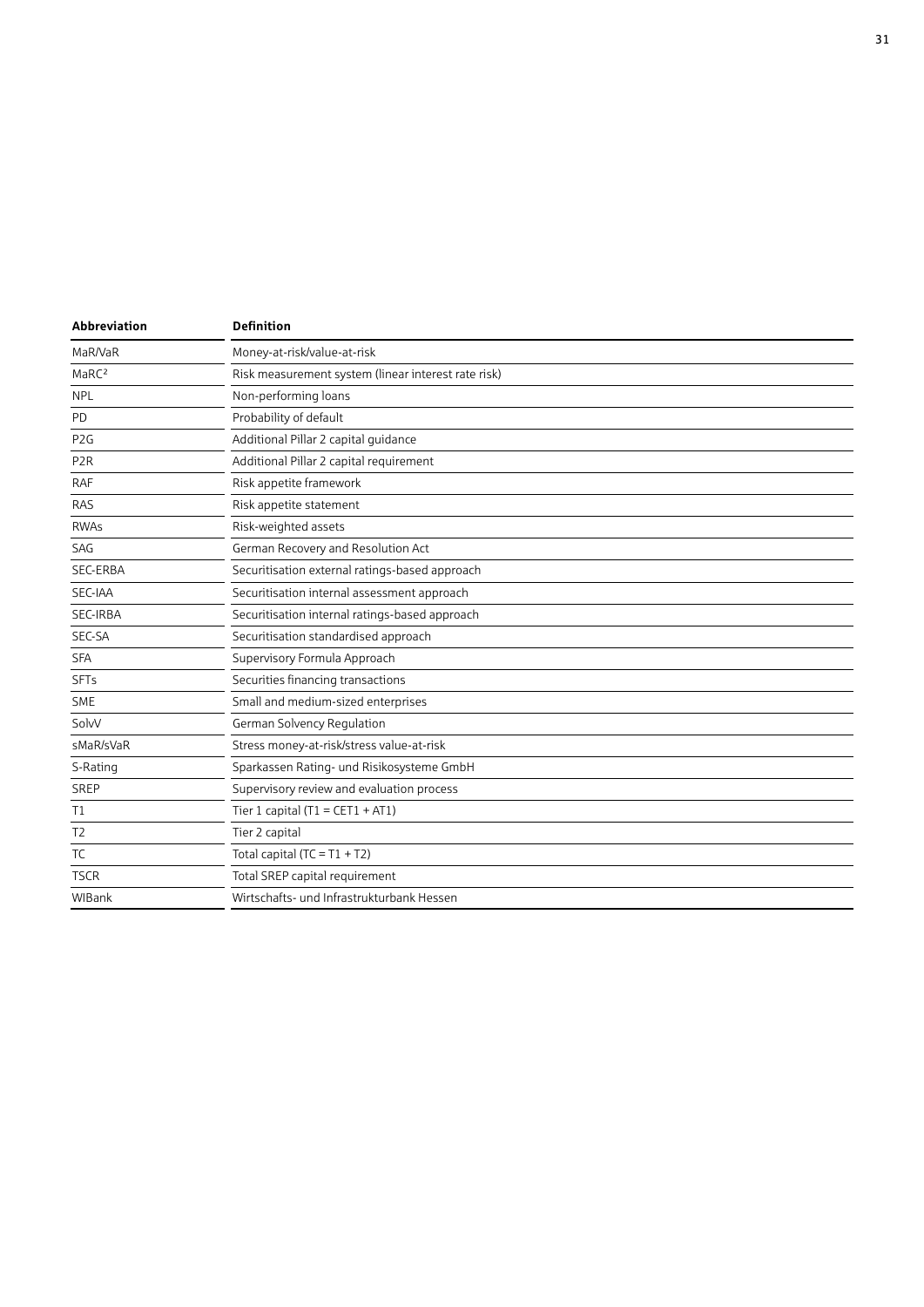### Imprint

### Published by

#### **Landesbank Hessen-Thüringen Girozentrale**

Neue Mainzer Strasse 52–58 60311 Frankfurt am Main Germany T +49 69/91 32-01

Bonifaciusstrasse 16 99084 Erfurt Germany T +49 3 61/2 17-71 00

www.helaba.com

### Concept and design

3st kommunikation GmbH, Mainz

### Copyright

© Landesbank Hessen-Thüringen Girozentrale, 2020 All rights reserved including, in particular, the right to copy this document (in whole or in part).

This document may not be reproduced by any means or duplicated using electronic systems without the written consent of Landesbank Hessen-Thüringen Girozentrale.

This English translation is provided solely for convenience. The translation is not binding. The original German text is the sole authoritative version and shall prevail in case of any conflict.